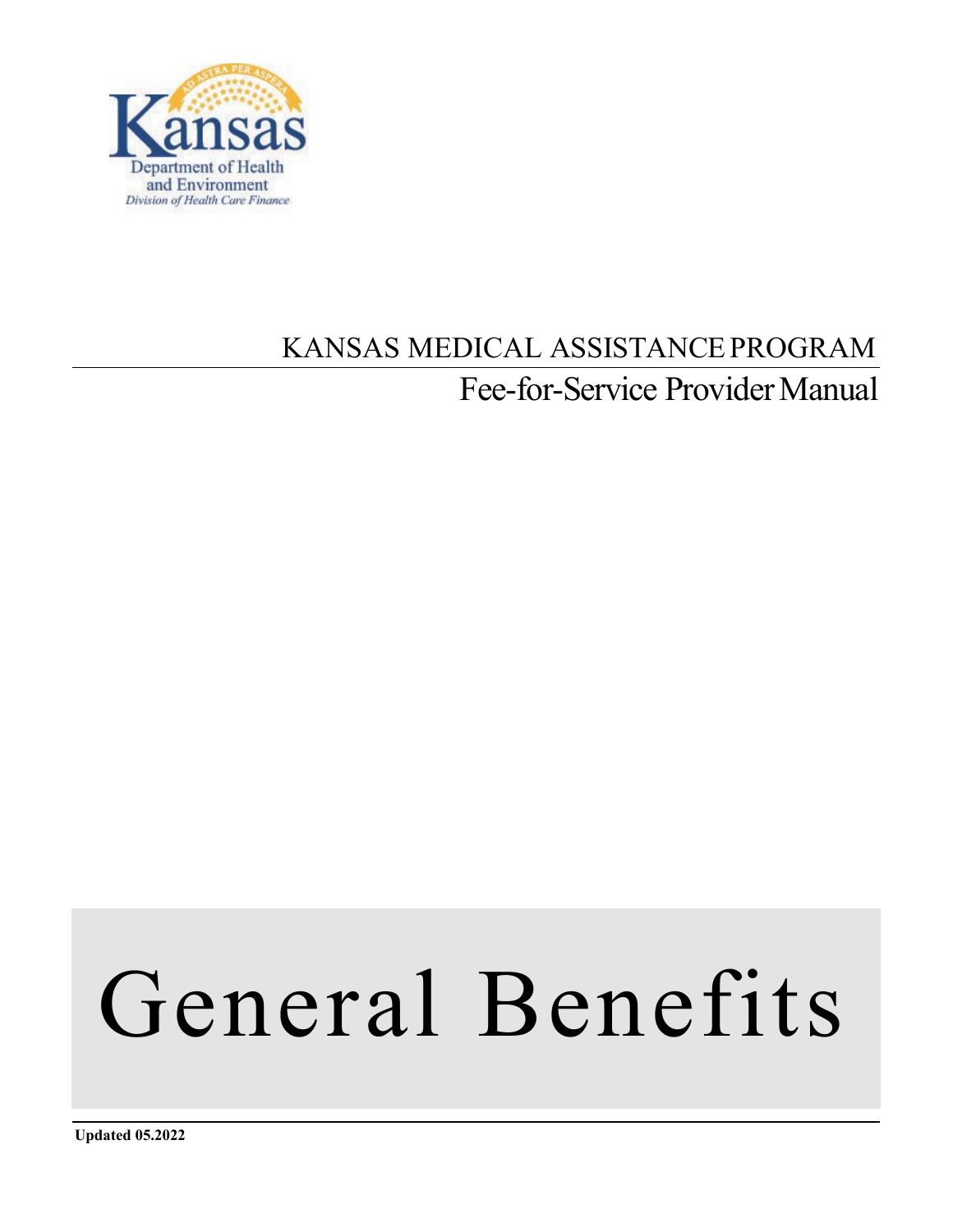# **PART I GENERAL BENEFITS FEE-FOR-SERVICE KANSAS MEDICAL ASSISTANCE PROGRAM**

# **TABLE OF CONTENTS**

| <b>ELIGIBILITY</b>                                     | Page     |
|--------------------------------------------------------|----------|
|                                                        | $I-1$    |
|                                                        | $2 - 1$  |
|                                                        | $2 - 6$  |
|                                                        | $2 - 7$  |
|                                                        | $2 - 10$ |
|                                                        | $2 - 11$ |
|                                                        | $2 - 12$ |
| Guidelines for the Chronic Use of Opioid Products      | $2 - 19$ |
| State's Right to Terminate Relationship with Providers | $2 - 20$ |
|                                                        | $2 - 21$ |
|                                                        | $2 - 22$ |
|                                                        | $2 - 27$ |
|                                                        | $2 - 30$ |
|                                                        | $2 - 33$ |
|                                                        | $2 - 35$ |
|                                                        |          |

**FORMS** All forms pertaining to this provider manual can be found on the **public** website and on the [secure](https://portal.kmap-state-ks.us/Home/Index) website under Pricing and Limitations.

**DISCLAIMER:** This manual and all related materials are for the traditional Medicaid fee-for-service program only. For provider resources available through the KanCare managed care organizations, reference the **KanCare** website. Contact the specific health plan for managed care assistance.

*CPT® codes, descriptors, and other data only are copyright 2022 American Medical Association (or such other date of publication of CPT). All rights reserved. Applicable FARS/DFARS apply. Information is available on the [American Medical Association](http://www.ama-assn.org/) website.*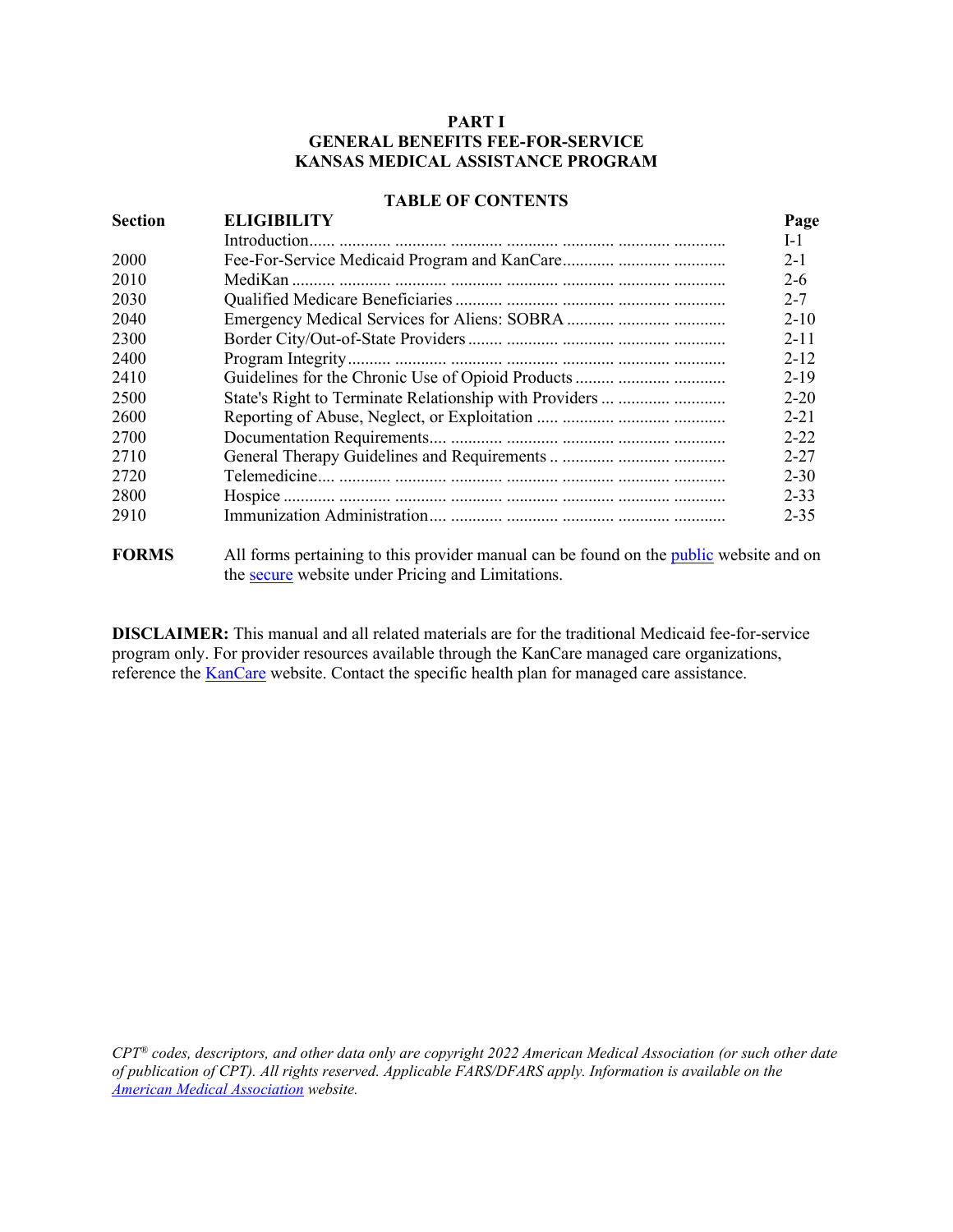# **General Benefits**

# **INTRODUCTION Updated 12/17**

#### **Access to Records**

Kansas Regulation K.A.R. 30-5-59 requires providers to maintain and furnish records to the Kansas Medical Assistance Program (KMAP) upon request. The provider agrees to furnish records and original radiographs and other diagnostic images which may be requested during routine reviews of services rendered and payments claimed for KMAP consumers. If the required records are retained on machine readable media, a hard copy of the records must be made available.

The provider agrees to provide the same forms of access to records to the Medicaid Fraud and Abuse Division of the Kansas Attorney General's Office upon request from such office as required by K.S.A. 21-3853 and amendments thereto.

#### **Confidentiality & HIPAA Compliance**

Providers shall follow all applicable state and federal laws and regulations related to confidentiality as part of the Health Insurance Portability and Accountability Act (HIPAA) in accordance with section 45 of the code of regulations parts 160 and 164.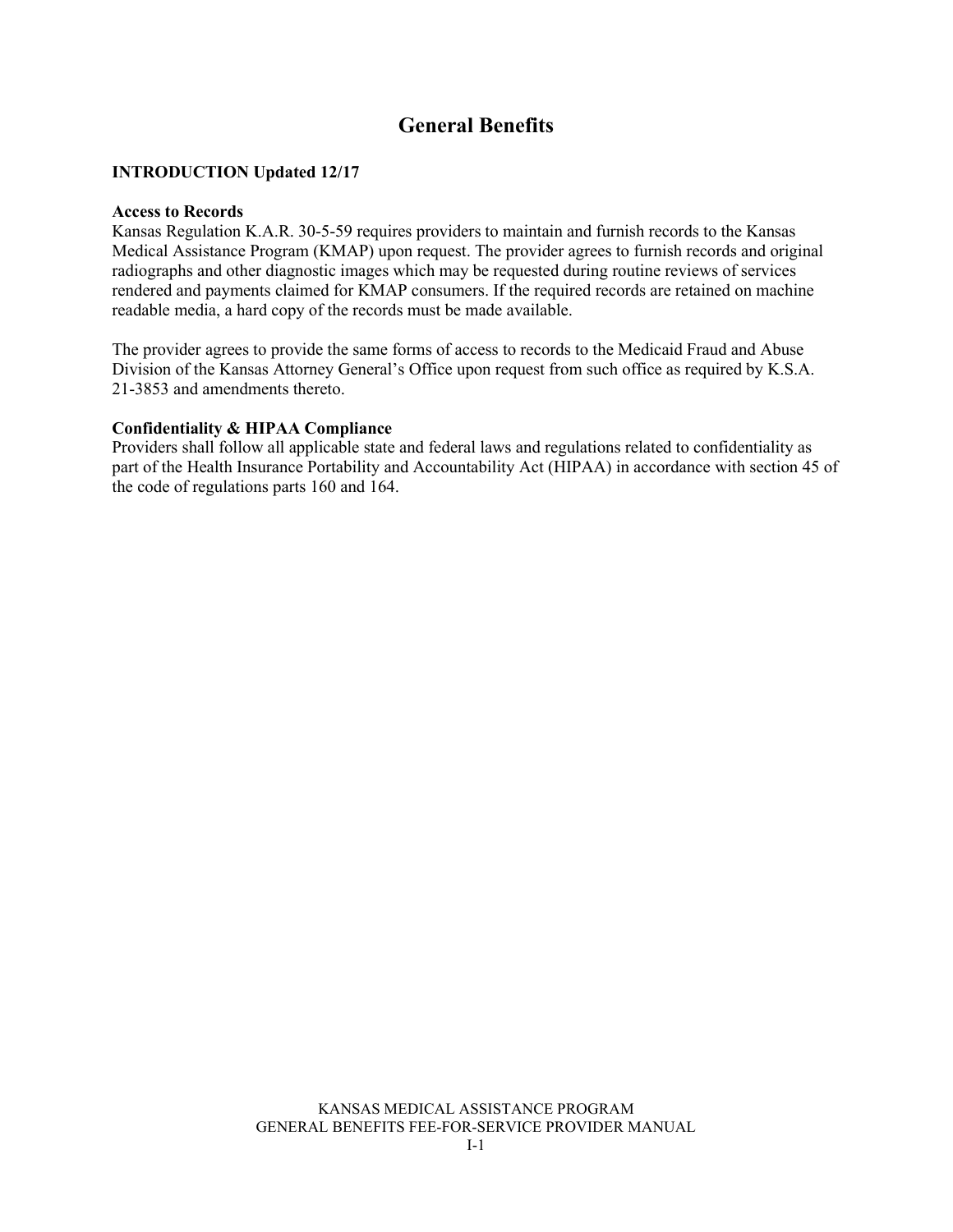# **2000. FEE-FOR-SERVICE MEDICAID PROGRAM AND KANCARE Updated 06/21**

# **Introduction to Eligibility**

Eligibility in Kansas is based on uniform statewide criteria. Eligibility determinations are made primarily at the KanCare Clearinghouse using the Kansas Eligibility Enforcement System (KEES). KEES then sends an eligibility file to the fiscal agent. Each claim submitted by providers for payment processing is verified for member eligibility. Unless an individual is identified as eligible for the date of service submitted, payment cannot be made for a Medicaid or MediKan claim.

# **Plastic Medical Card**

Most members not assigned to a KanCare plan will receive a plastic State of Kansas Medical Card. The plastic medical card contains three key pieces of information: member name, member ID, and member date of birth. The plastic medical card will only be reissued if there is a change in member name or member ID. If the member becomes eligible after more than 12 months of ineligibility, a new plastic medical card will be issued. Cards can be replaced if requested by the member in certain situations. If a member is assigned to a KanCare health plan, they will only get an ID card from the assigned plan.

Eligibility information does not appear on the plastic medical card. Providers are responsible for verifying eligibility and coverage before providing services. Possession of a card does not guarantee eligibility. Changes in eligibility, assignment, spenddown amounts, level of care, copayment amount, and other coverage indicators may occur. Verification at the time of each service is extremely important. It is possible for a member to present a card during a period of ineligibility. A provider may check eligibility using the following methods:

# • **Magnetic Swipe Technology**

- o The plastic medical card uses the same swipe technology used for credit cards.
- This technology allows providers to use a card reader and a service provider to automatically access real-time member eligibility information through MMIS.

# • **AVRS (Automated Voice Response System)**

- o This resource automatically provides the member's eligibility over the telephone.
- $\circ$  It is available 24 hours a day, seven days a week.<br>  $\circ$  The entire call takes less than one minute.
- The entire call takes less than one minute.

# • **AVRS Faxback**

- $\circ$  This resource sends a fax to the provider's fax machine with the member's eligibility listed.
- o The fax service is available 24 hours a day, seven days a week.

# • **Secure KMAP Website**

- o The [secure](https://portal.kmap-state-ks.us/Home/Index) KMAP website allows staff with authorization to conduct real-time eligibility verifications.
- o Staff simply enters the member's ID and the date of service.
- o This service is available 24 hours a day, seven days a week.

# • **Customer Service**

- o Eligibility can be verified by calling KMAP Customer Service at 1-800-933-6593 and speaking with an agent.
- o This service is available between the hours of 7:30 a.m. and 5:30 p.m., Monday through Friday.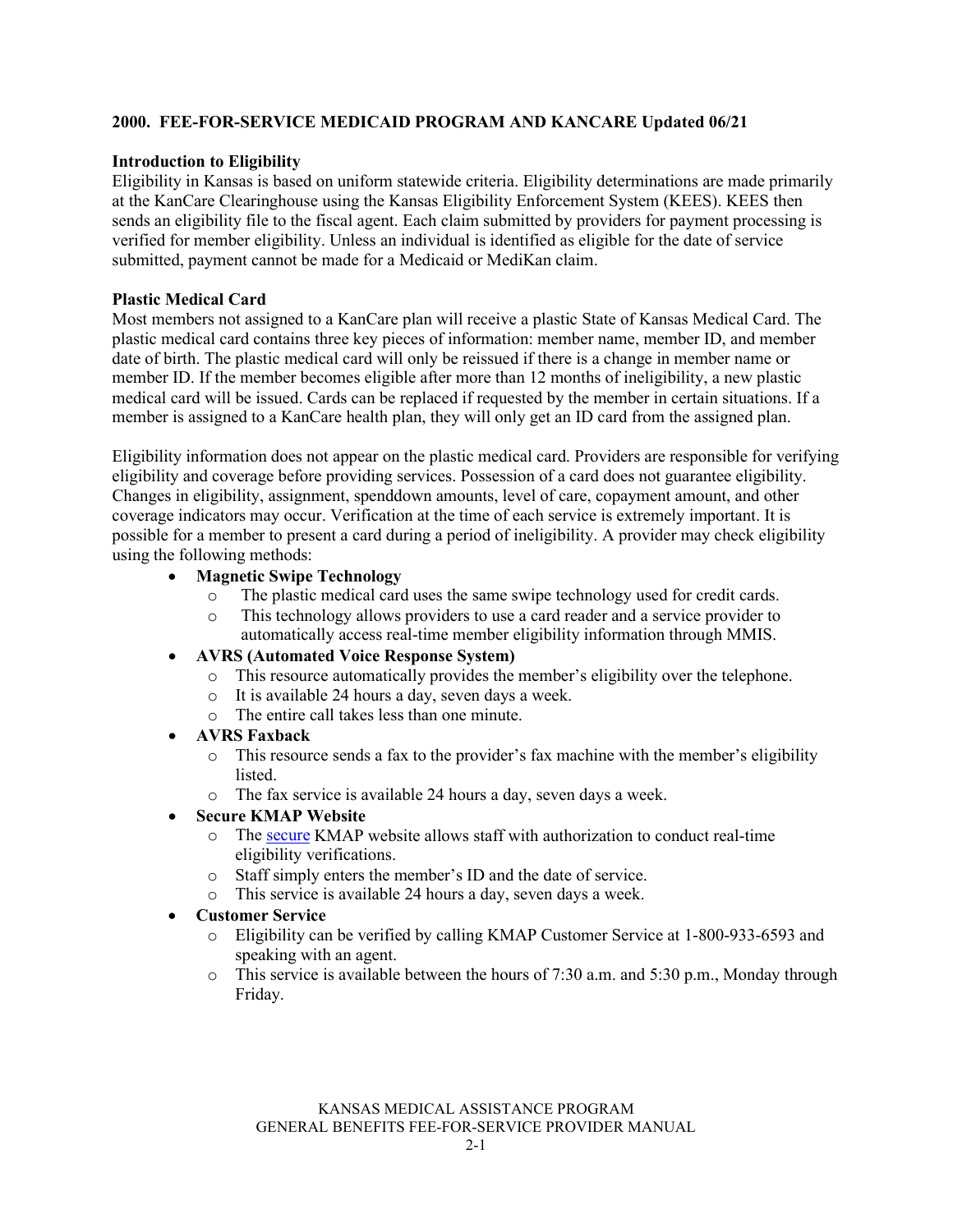#### **Plastic Medical Card continued**

Below is an example of the plastic State of Kansas Medical Card, and an explanation of the information included on the front and back.



- The front of the card contains the member name, member ID, and member date of birth (DOB).
- The back of the card contains a magnetic stripe, as well as important information for both the member and the provider.

#### **Filing Proof of Eligibility**

When a claim is denied "member ineligible for date(s) of service" on the remittance advice (RA) and the provider had proof of KMAP eligibility, the provider should call Customer Service regarding the denial. If the provider did not have proof of insurance but has it now, the provider should resubmit the claim. Any of the following documentation is acceptable for proof of KMAP eligibility:

- A verification number from the Member Eligibility Verification System (BEVS) accessed from the AVRS or point of sale (POS) inquiry
- A print out from POS BEVS

When the only proof of Medicaid eligibility is the verification number received from AVRS, indicate this number on the claim or attachment(s) and submit for special handling to:

> Office of the Fiscal Agent PO Box 3571 Topeka, KS 66601-3571

#### **Assistance Obtaining Medicaid ID Number**

Request member eligibility information through AVRS, using the eligibility instructions outlined in **Section 1210** of the *General Introduction Fee-for-Service Provider Manual*, or POS BEVS, using the eligibility instructions provided in the accompanying manual.

#### **Copayment**

Federal guidelines allow states to require a copayment (a share of the cost of certain services) for which the KMAP member must pay.

**Federal law mandates that a provider cannot deny services to a member because he or she is unable to pay the current or prior copayment.** Providers may ask whether the member is able to pay the copayment amount at the time of service.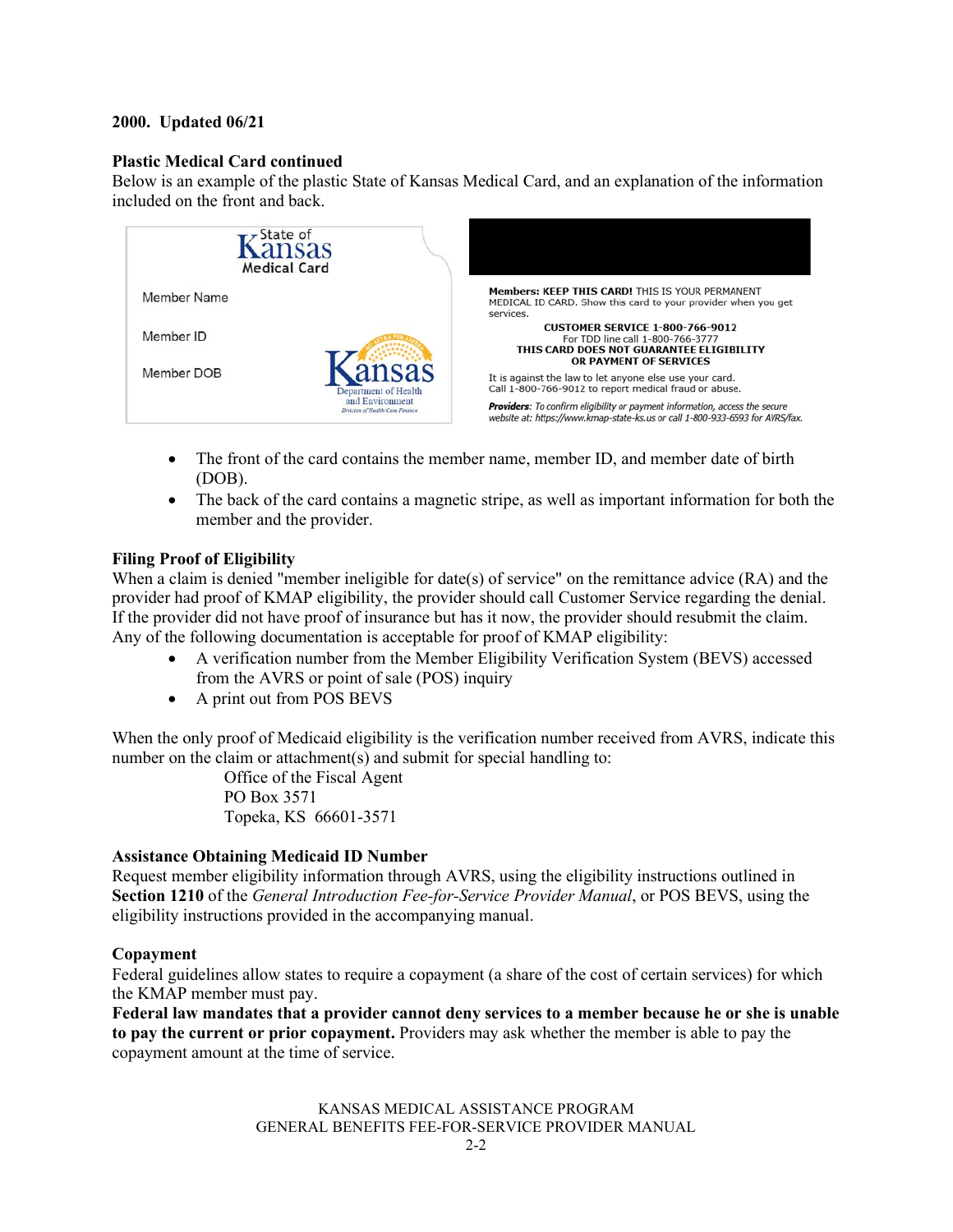#### **Copayment continued**

If the member states an inability to pay the copayment, providers must accept this statement and may not collect the copayment from the member at that time. Inability to pay copayment at the time of service does not remove the member's responsibility to make payment at a future time. Providers may offer payment plans to members, if necessary.

# **Copayment Exemptions**

**The list below is not all inclusive. Refer to Section 8100 of the specific provider manual for copayment requirements applicable to the services provided.**

# **Members**

- Residents in adult care homes, swing bed nursing facilities or Home and Community Based Services (HCBS)
- Members under 18 years of age
- Members 18 to 21 years of age, or 65 years of age or older, who are inpatients in a state psychiatric facility
- Members enrolled in a managed care organization (MCO)
- Members eligible for Medicaid due to a diagnosis of breast or cervical cancer
- Members in out of home placement and in Kansas Department for Children and Families (DCF) or Kansas Department of Corrections (KDOC) custody at least 18 but under 21 years of age
- American Indian or Alaskan Native, regardless of age or income level, when they receive items and services either directly from an Indian health care provider or through referral under contract health services

# **General Services**

- Alcohol and drug addiction treatment
- Family planning
- Services related to pregnancy
- Attendant Care for Independent Living (ACIL)
- Indian Health
- Maternity center
- Emergency services (as defined by the diagnosis)
- Noncovered KMAP services
- Medical services related to an injury incurred on the job during a community work experience project
- Emergency medical services for aliens

# **Spenddown**

In some cases, the income of a family or individual exceeds the income standard to receive public assistance monies. However, their income is not sufficient to meet all medical expenses. The family group/individual must then incur a specified amount of medical expenses before they are eligible for Medicaid benefits. This process is referred to as **spenddown**.

# **Identifying Spenddown Members**

Refer to **Section 2000** for eligibility information.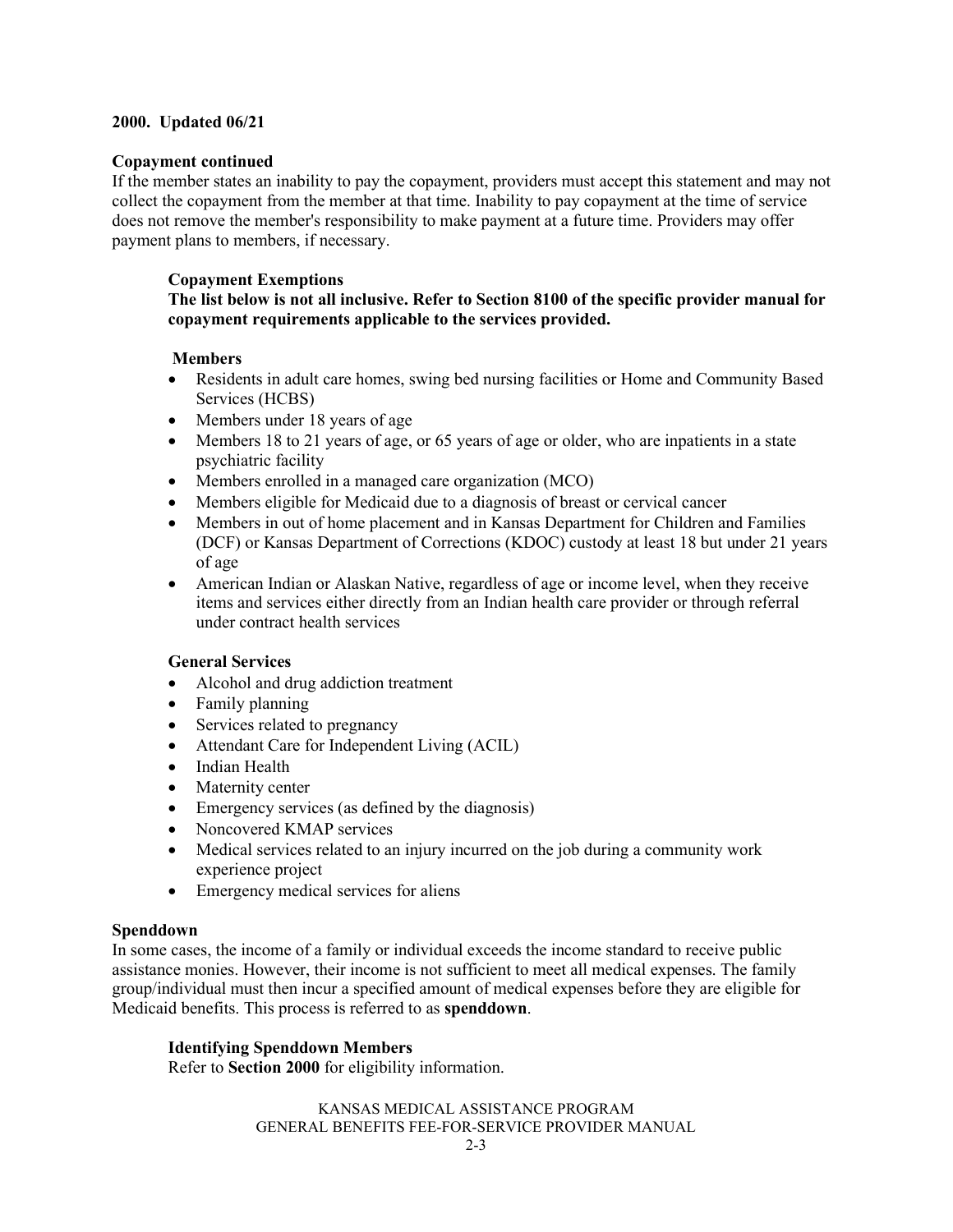#### **Spenddown continued**

#### **Claims Processed Against the Spenddown Amount**

The spenddown amount will be reduced by expenses for medically necessary services of eligible members but not allowed for in the state Medicaid plan in one of two ways.

Providers enrolled with KanCare and Medicaid should bill KanCare MCO/Medicaid FFS for these services. The system will deduct appropriately billed amounts from the appropriate spenddown, or the member can mail medical bills from non-Medicaid providers to the KanCare Clearinghouse. Proof of TPL resolution must be included. These bills will be manually entered into MMIS as member-billed claims and applied to the appropriate spenddown.

The spenddown amount will be handled like a "deductible." The system will automatically credit the spenddown amount when KanCare/Medicaid providers bill claims for medically necessary services. Billed charges apply to spenddown in date-processed order. Providers should bill all services regardless of whether they believe they are KanCare/Medicaid-covered services so that all charges can appropriately apply toward spenddown.

Providers will be reimbursed for claims submitted for QMB-covered services rendered to QMB/Medically Needy dual eligible. These services are not affected by unmet spenddown.

#### **Member Responsibility**

Each time a provider-billed or member-billed claim is used to reduce the spenddown, the system will identify the need for a notice to be sent to the member explaining which service(s) were used to credit the spenddown and what the new remaining spenddown amount is. These notices will be mailed to members weekly. The member is responsible for the payment of all bills used to reduce their spenddown amount.

#### **Providers Reimbursement Maximized**

Each claim used to reduce a member's spenddown amount will be flagged to identify whether the claim would have paid if spenddown had been met. In the event a claim is submitted which exceeds the amount of spenddown remaining, all claims for the member will be reviewed.

Claims that are for noncovered services or for services that would not otherwise have been paid by KanCare/Medicaid will be applied to spenddown first. Processed claims that would have paid if spenddown were met will be applied to spenddown in reverse date order. Once the spenddown amount is met, the fiscal agent or KanCare health plan will adjust any remaining payable claims so that the provider may receive reimbursement for the services rendered.

#### **Transportation Services**

Depending on a member's benefit plan, commercial nonemergency medical transportation (NEMT) services may be covered or noncovered. If a member is assigned to a KanCare health plan, commercial NEMT services are the responsibility of the member's KanCare health plan.

If a member is assigned to a KanCare health plan, he or she should be instructed to contact his or her assigned KanCare health plan to obtain commercial NEMT services.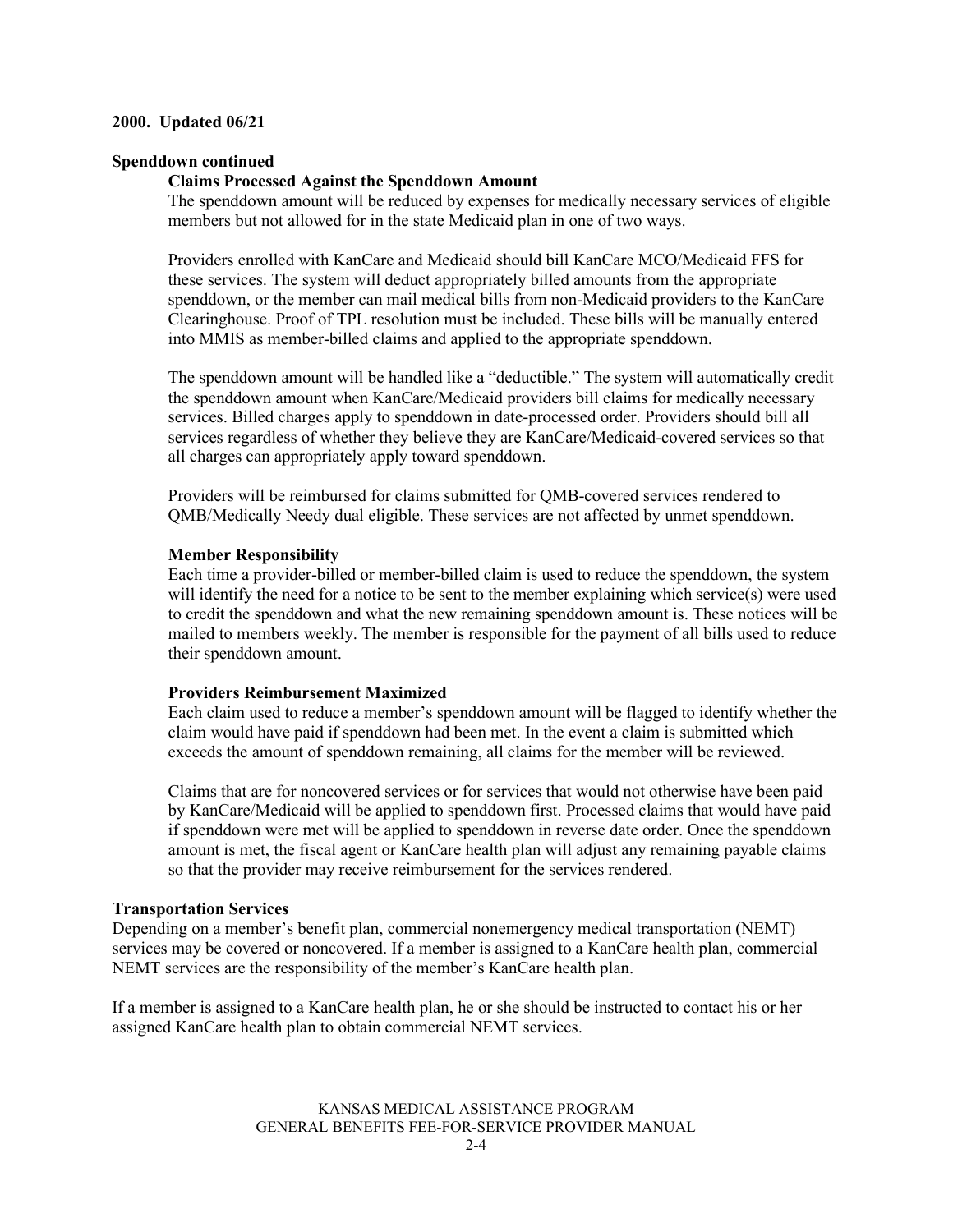#### **Transportation Services continued**

Trips excluded:

- Trips to WIC clinics
- Trips to LEAs
- Trips to educational classes or day care services
- Errands or shopping
- Trips to attend nutrition, diabetic or other informational classes
- Trips for noncovered services like breast enhancement or weight management

Meals and lodging related to out-of-state or overnight travel may be reimbursed when deemed medically necessary by the member's health care professional or approved by the State's PA unit.

- For KAN Be Healthy Early and Periodic Screening, Diagnostic, and Treatment (KBH-PSDT) children 20 years of age and younger, payment for lodging and meals for the member and one parent or guardian may be allowed daily. If the member is receiving inpatient services, meals for one parent or guardian will be reimbursed. In lieu of meals out, groceries may be reimbursed.
- For members who are not KBH-EPSDT, payment for an attendant's meals and lodging may be allowed daily. If the member is receiving inpatient services, meals for one attendant will be reimbursed. In lieu of meals out, groceries may be reimbursed.
- The member may be instructed to contact and use facilities such as Ronald McDonald House and Via Christi Guest Lodging before other lodging is considered.

#### **Sterilizations**

The KanCare health plans are responsible for payment of sterilizations. The KanCare health plan must ensure that a completed Sterilization Consent Form is available upon request.

# **Third-Party Insurance**

The KanCare health plans are responsible for collecting and reporting TPL from the third-party insurance if services are provided by the Medicaid contracting MCO.

#### **Ordering, Referring, Attending, Prescribing, and Sponsoring Provider Requirements**

Federal regulations (42 CFR 455.410) require ordering, referring, attending, prescribing, and sponsoring (ORAPS) physicians (or other professionals providing services under the state plan or under a waiver of the plan) to be enrolled as participating providers with the state Medicaid agency.

Federal regulation 42 CFR 455.440 requires all Medicaid claims for payment of items and services that were ordered, prescribed, or referred to contain the National Provider Identifier (NPI) of the physician or other professional who ordered, prescribed, or referred the item or service. All physicians and other eligible practitioners who order, refer, or prescribe items or services to Kansas Medicaid members (or other professionals who provide services under the state plan) are required to enroll with KMAP.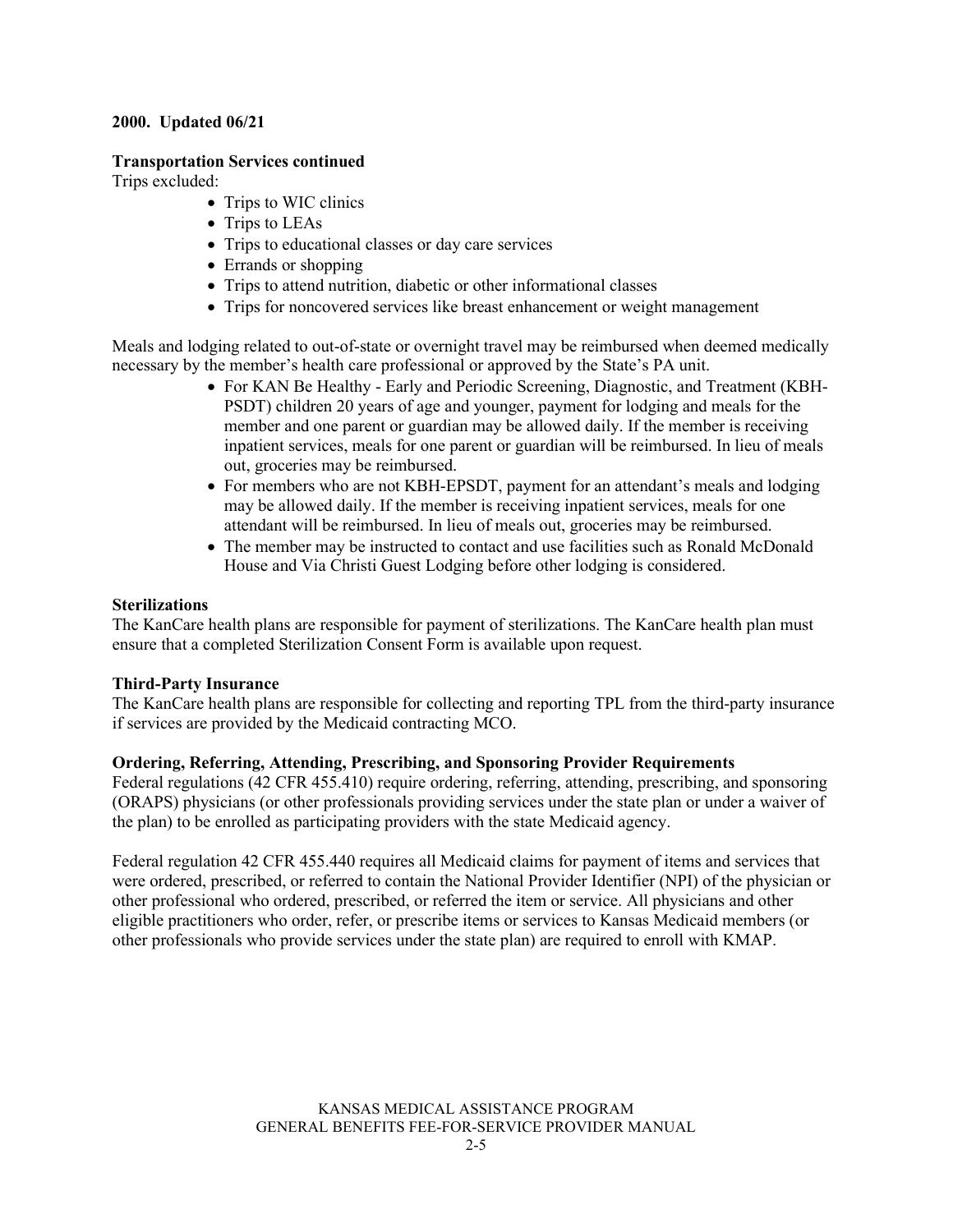# **2010. MEDIKAN Updated 06/21**

# **Introduction to the MediKan Program**

The State of Kansas has a reduced set of benefits which covers members receiving General Assistance. These members are only eligible for services provided under the assistance program entitled MediKan. The MediKan program is designed to provide medical care in acute situations and during catastrophic illnesses for adults 18 years of age and older. There are no children (17 years of age or younger) in the MediKan program except for emancipated minors.

# **MediKan Benefits and Limitations**

Medicaid and MediKan benefits and limitations are addressed separately in Part II of the program specific provider manual. **Please refer to Section 8300 of the specific provider manual for detailed information regarding MediKan benefits and limitations**. Although all basic Medicaid policies also apply to MediKan members, it is important that **Section 8300** is referenced to contrast the specific differences in coverage between Medicaid and MediKan.

# **Identifying MediKan Members**

See **Section 2000** for complete information on eligibility verification.

# **Noncovered MediKan Program Areas**

- Adult day treatment
- Behavior management
- Chiropractic
- Dental
- HCBS
- Intermediate/day treatment alcohol and drug addiction treatment facility services
- Podiatry
- Vision services

Many other services are offered on a limited basis. (For example: DME - Wheelchairs are **NOT** covered for rental or purchase.) Check the specific provider manual for MediKan coverage information.

# **Prescription Drug Coverage**

Pharmaceutical benefits for MediKan members are limited to prescription drugs that have been accepted for inclusion on the MediKan specific formulary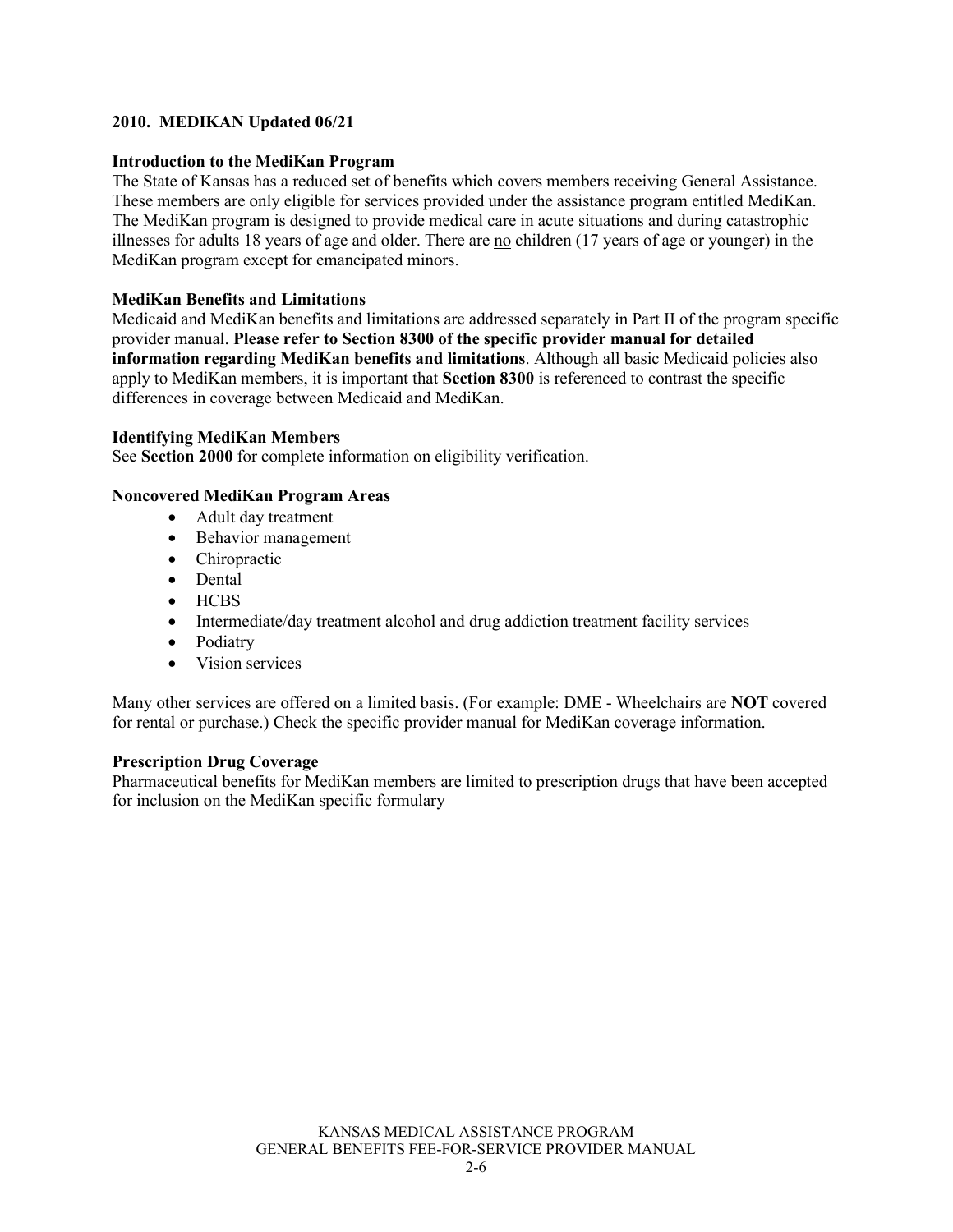# **2030. QUALIFIED MEDICARE BENEFICIARIES Updated 06/21**

# **Introduction to QMB**

In accordance with the Medicare Catastrophic Coverage Act of 1988, Public Law 100-360, Medicare has expanded coverage to include catastrophic health care to those members who are entitled to Medicare Part A benefits and who meet federal income criteria. Currently, the State of Kansas pays the Medicare premium, deductible, and coinsurance for Qualified Medicare Beneficiary (QMB) individuals with some restrictions (see limitations listed below). These individuals fall into two categories, either those eligible for both QMB and Medicaid benefits or those eligible **only** for QMB benefits.

# **Identifying QMB Beneficiaries**

See **Section 2000** for complete information on eligibility verification.

# **QMB Benefits and Limitations**

The QMB program enables payment of Medicare premiums, deductibles, and coinsurance (with some restrictions) for eligible members.

Member eligibility benefits fall into two categories:

- 1. QMB Only
	- Medicare covered services only. Medicaid considers paying the Medicare copayment, coinsurance, and deductible, but **the total payment the provider receives will never be more than the Medicaid allowed amount.**
	- QMBs are not eligible for payment of claims for Medicaid services which Medicare does not cover.
- 2. Medicare (QMB) + Medicaid (Dual Eligible)
	- Medicare covered services. KanCare/Medicaid considers paying the Medicare coinsurance and deductible, but **the total payment the provider receives will never be more than the KanCare/Medicaid allowed amount.**
	- KanCare/Medicaid services. Dual eligibles are eligible for payment of KanCare/Medicaid services not covered by Medicare. Claims are subject to the normal KanCare/Medicaid limitations described below.

In either case of QMB coverage, if Medicare covered a service, KMAP limitations do not apply and are bypassed.

# **Medicaid Program Limitations**

- Prior authorization (PA) requirements
- KBH requirements
- Medical assessment review

Some services Medicare covers are not KanCare/Medicaid-covered services. The QMB program requires the fee-for-service Medicaid program to consider the coinsurance and deductible on a claim, even if Medicaid does not cover the service. The fee-for-service Medicaid program will never pay for non-Medicaid covered services received by anyone not in the QMB program.

For information on state copayment requirements as they apply to QMB, refer to **Section 2000**.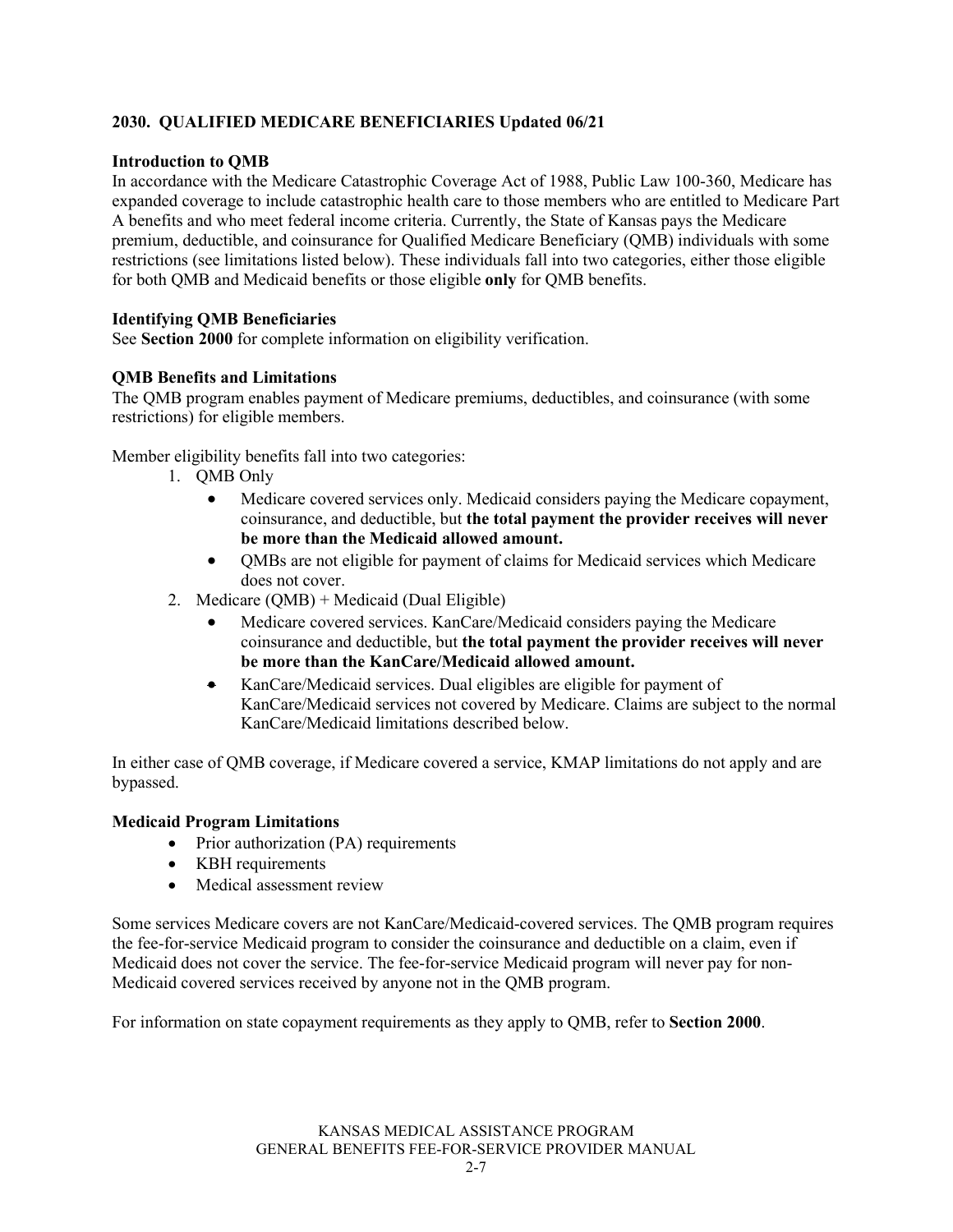#### **Billing QMB Claims**

File claims for QMB services in accordance with standard Medicaid billing practices. (Guidelines regarding Medicare assignment remain the same.) All required claim information must be present, valid, and correct or the claim will deny.

The following charts are a representation of the two methods of processing claims for QMB members. The chart to the left represents coverage/processing methodology for a QMB-only member. The chart to the right represents the process for a member qualified for both QMB and Medicaid benefits.



\*Applies to all Medicare-covered procedures, including those noncovered by Medicaid.

\*Applies to all Medicare-covered procedures, including those noncovered by Medicaid.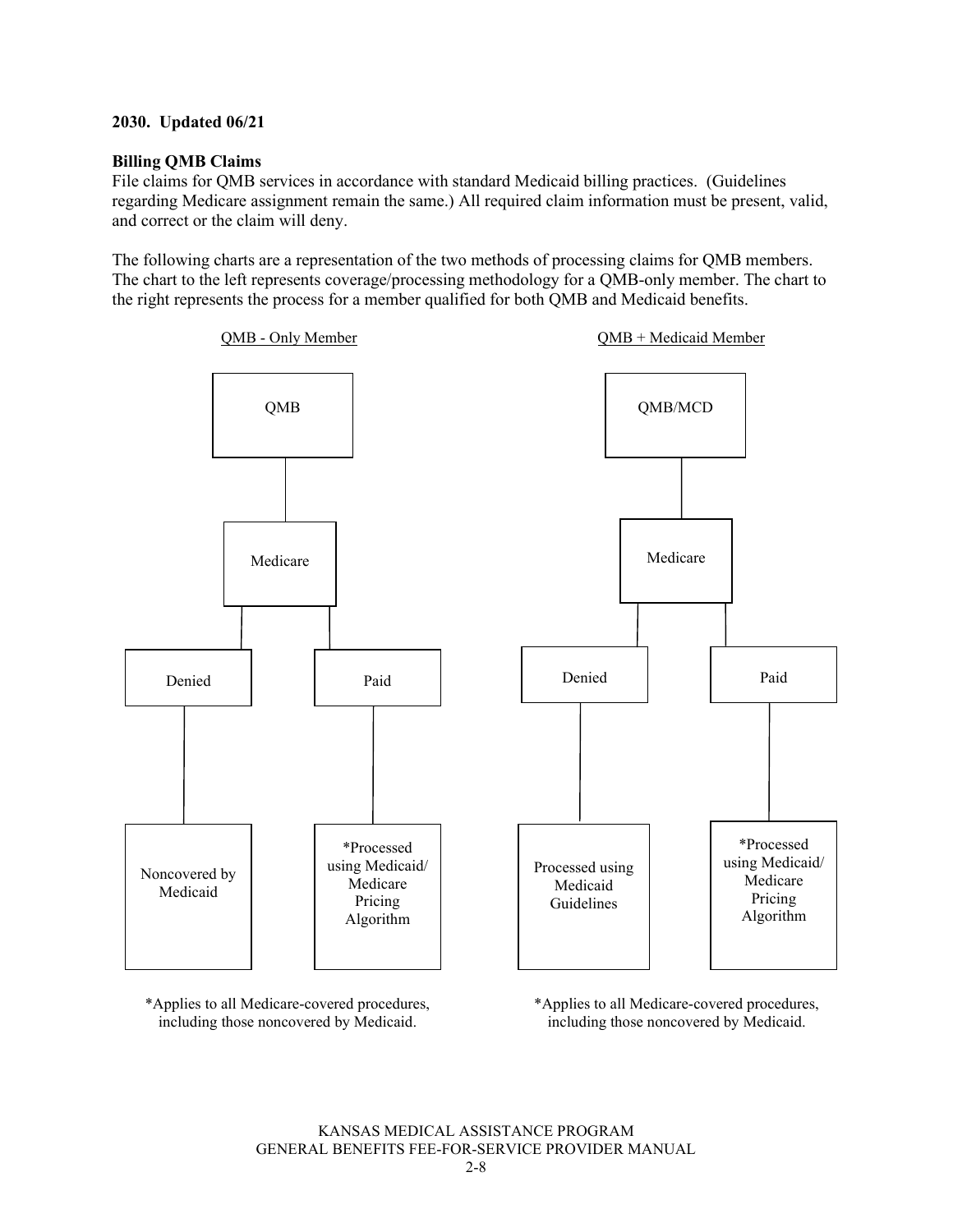#### **Low Income Medicare Beneficiaries Program**

Medicaid also administers the Low-Income Medicare Beneficiaries (LMB) program as part of the above federal authorization and the Balanced Budget Act of 1997. Under these provisions, members are eligible for full or partial payment of Medicare premiums according to their income level. Participation in the program is transparent to providers, and there are no Medicaid benefits beyond premium payment.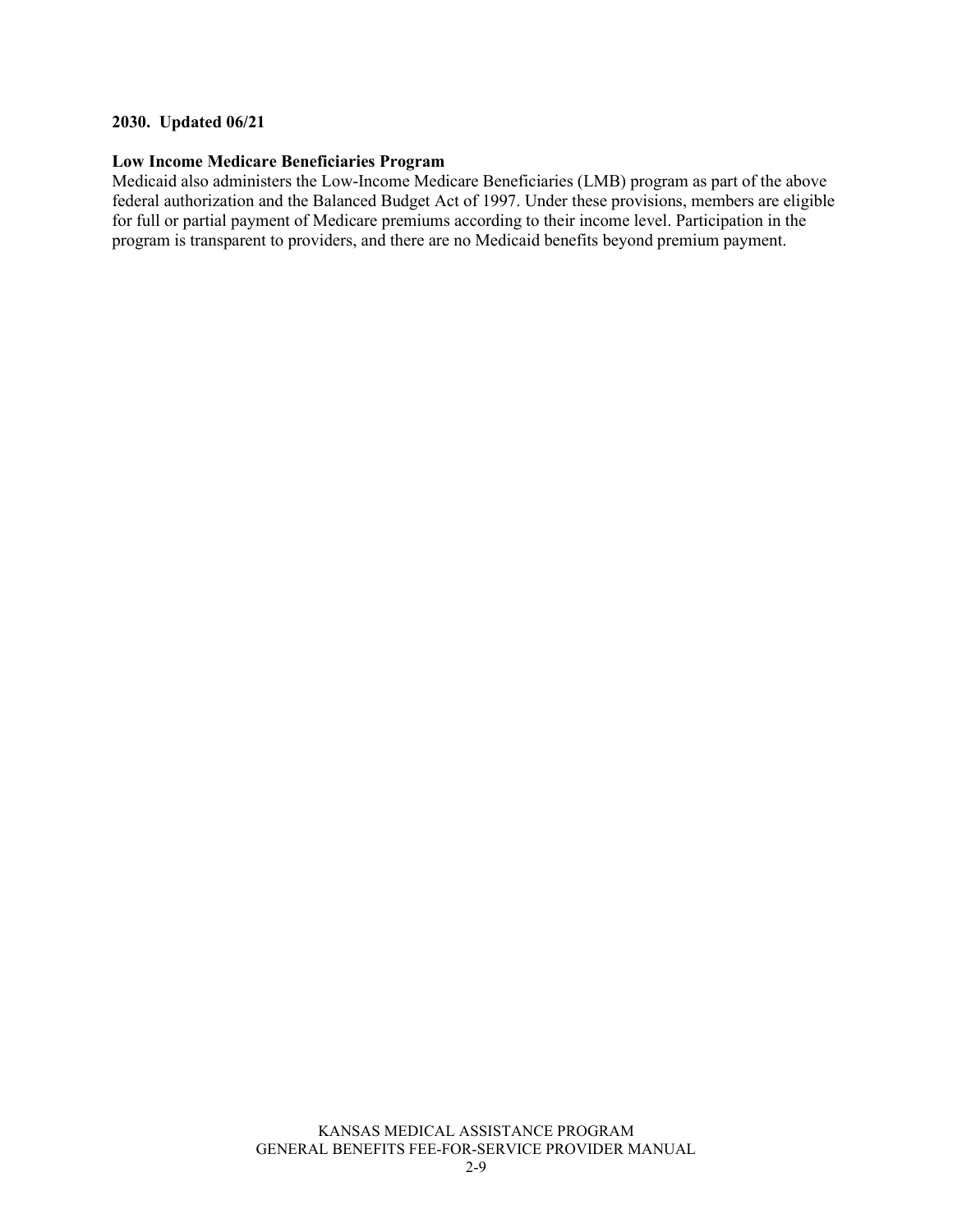#### **2040. EMERGENCY MEDICAL SERVICES FOR ALIENS: SOBRA Updated 06/21**

# **Introduction to SOBRA - Emergency Medical Services for Aliens**

Medical review of emergency services for establishing Sixth Omnibus Budget Reconciliation Act (SOBRA) eligibility are performed by the fiscal agent. Providers seeking coverage of emergency services for SOBRA members must contact the KanCare Clearinghouse at 1-800-792-4884. The consumer will be required to complete an application for KanCare. Once financial eligibility for Medicaid has been determined, the Clearinghouse will request that the provider complete Section II of the MS-2156 form (Medical Review of Emergency Services for Purposes of Establishing SOBRA Eligibility) and attach the form to medical records which document the emergent nature of the service(s) being billed for the member. This information must be mailed to:

> Office of the Fiscal Agent PO Box 3571 Topeka, KS 66601-3571

The records will be reviewed by designated fiscal agent staff for completeness to support the emergent nature of the service(s) based on criteria provided by the State. The MS-2156 and medical records will be sent to the state program manager for medical necessity determination. The state program manager will complete and sign Section III of the MS-2156 and return the form to the fiscal agent. The fiscal agent will forward the MS-2156 form to the KanCare Clearinghouse for completion of the SOBRA eligibility process. Once the Clearinghouse has completed the eligibility process and the member is determined SOBRA-eligible, the provider may file the claims specific to the service(s) and date(s) authorized.

The only exception to this process is for labor and delivery. All other services for SOBRA-eligible members that are not related to labor and delivery must have a completed MS-2156 form and medical records sent to the fiscal agent for review.

Services may be provided by physicians, dentists, ophthalmologists, laboratories, and radiologists. Allowable places of service are inpatient hospital, emergency room hospital, office, outpatient hospital, Federally Qualified Health Clinic (FQHC), state or local public health clinic, Rural Health Clinic (RHC), ambulance, and laboratory. These services are to stabilize the emergency condition. Follow-up care or treatment for chronic conditions are noncovered.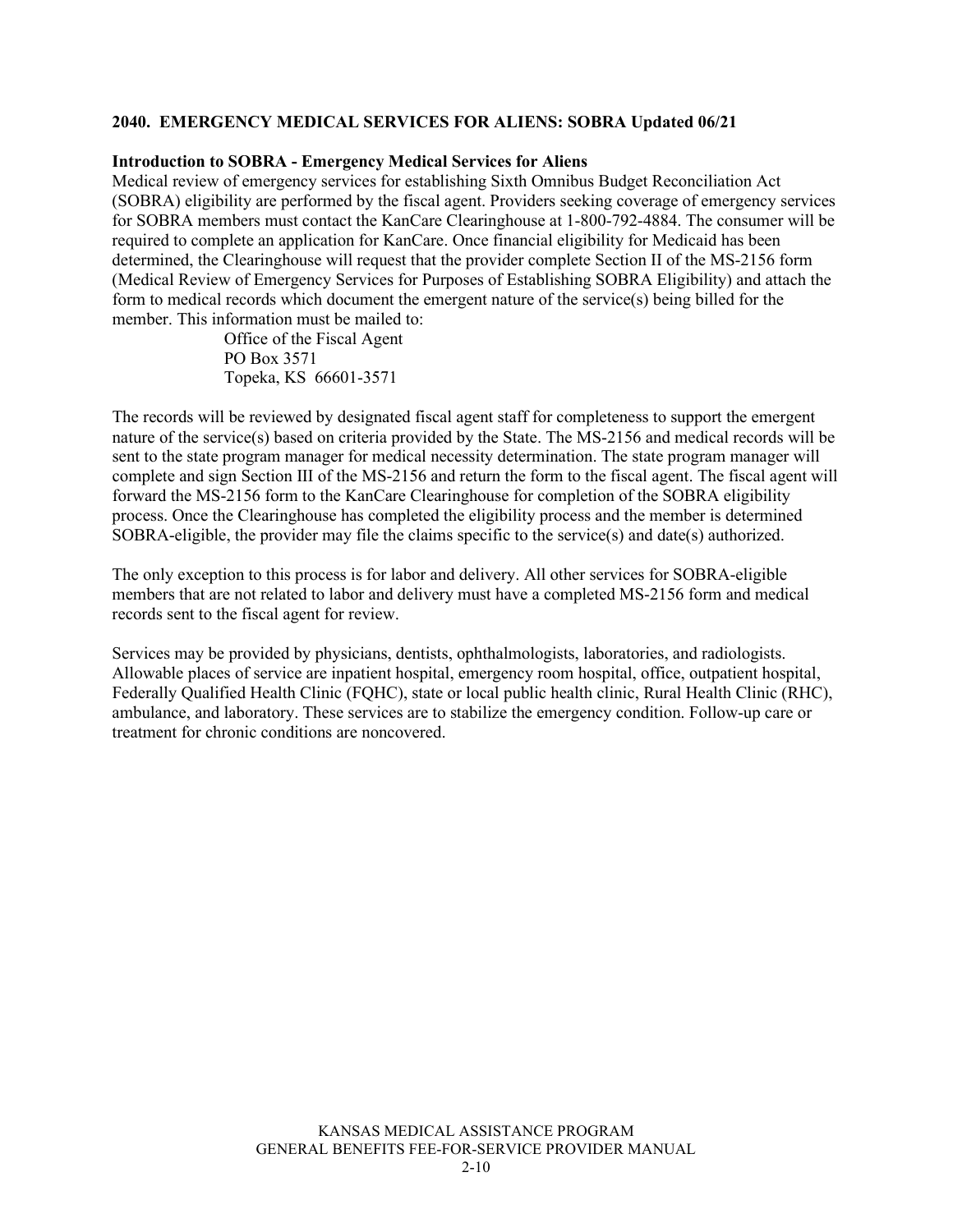# **2300. BORDER CITY/OUT-OF-STATE PROVIDERS Updated 01/18**

When a provider is located in a state other than Kansas, and services are rendered in that state, the provider must be licensed and otherwise certified by the proper agencies in his or her state of residence as qualified to render the services for which the charge is made. Certain cities, within 50 miles of the Kansas border, may be closer for Kansas residents than major cities in Kansas, and therefore these cities are considered Border Cities (see list below). This list is not all-inclusive. Others are considered out-of-state and require PA.

(Refer to **Section 4300** of the *General Special Requirements Fee-for-Service Provider Manual*.)

| <b>ARKANSAS</b>            | <b>MISSOURI</b> (cont.)  | <b>MISSOURI</b> (cont.) | <b>NEBRASKA</b> (cont.) |
|----------------------------|--------------------------|-------------------------|-------------------------|
| Bentonville                | <b>Excelsior Springs</b> | Warrensburg             | Sterling                |
| Gateway                    | Gladstone                | Webb City               | Stockville              |
| Gravette                   | Golden                   |                         | Superior                |
| Rogers                     | Gower                    | <b>NEBRASKA</b>         | Sutton                  |
|                            | Grandview                | Alma                    | Table Rock              |
| <b>COLORADO</b>            | Harrisonville            | Araphoe                 | Tecumseh                |
| Arapahoe                   | Independence             | Auburn                  | Wilsonville             |
| Burlington                 | Jasper                   | Axtell                  | Wymore                  |
| Campo                      | Joplin                   | Ayr                     |                         |
| Cheyenne Wells             | Kansas City Metro        | Beatrice                | <b>OKLAHOMA</b>         |
| Eads                       | King City                | Beaver City             | Afton                   |
| Eckley                     | Lamar                    | Benkelman               | Alva                    |
| Idalic                     | Lee's Summit             | <b>Bertrand</b>         | Bartlesville            |
| Joes                       | Liberty                  | <b>Blue Hill</b>        | Beaver                  |
| Kirk                       | Maryville                | Cambridge               | Blackwell               |
| Lamar                      | Monett                   | Chester                 | <b>Boise City</b>       |
| Lycan                      | Mound City               | Clay Center             | Buffalo                 |
| Springfield                | Mt. Vernon               | Cortland                | Cherokee                |
| Stonington                 | Nevada                   | Curtis                  | Cleveland               |
| <b>Stratton</b>            | Noel                     | Deshler                 | Collinsville            |
| Vilas                      | North Kansas City        | Elwood                  | Commerce                |
| Vona                       | Oregon                   | Fairbury                | Dewey                   |
| Walsh                      | Parkville                | Falls City              | Enid                    |
| Wiley                      | Platte City              | Franklin                | Grainola                |
| Wray                       | Plattewoods              | Geneva                  | Grove                   |
| Yuma                       | Pleasanton               | Hastings                | Guymon                  |
|                            | Raytown                  | Hayes Center            | Hooker                  |
| <b>MISSOURI</b>            | Rich Hill                | Hebron                  | Laverne                 |
| Anderson                   | Rockport                 | Holdrege                | Medford                 |
| <b>Appleton City</b>       | St. Joseph               | Humboldt                | Miami                   |
| Asbury                     | Sarcoxie                 | Indianola               | Nowata                  |
| Belton                     | Savannah                 | Kearney                 | Pawnee                  |
| <b>Blue Springs</b>        | Seligman                 | Maywood                 | Ponca City              |
| <b>Burlington Junction</b> | Seneca                   | McCook                  | Vinita                  |
| <b>Butler</b>              | Sheldon                  | Minden                  | Wakita                  |
| Carthage                   | Smithville               | Nelson                  | Waynoka                 |
| Claycomo                   | Stanberry                | Oxford                  | Woodward                |
| Craig                      | Tarkio                   | Pawnee City             |                         |
| El Dorado Springs          | Urich                    | Red Cloud               |                         |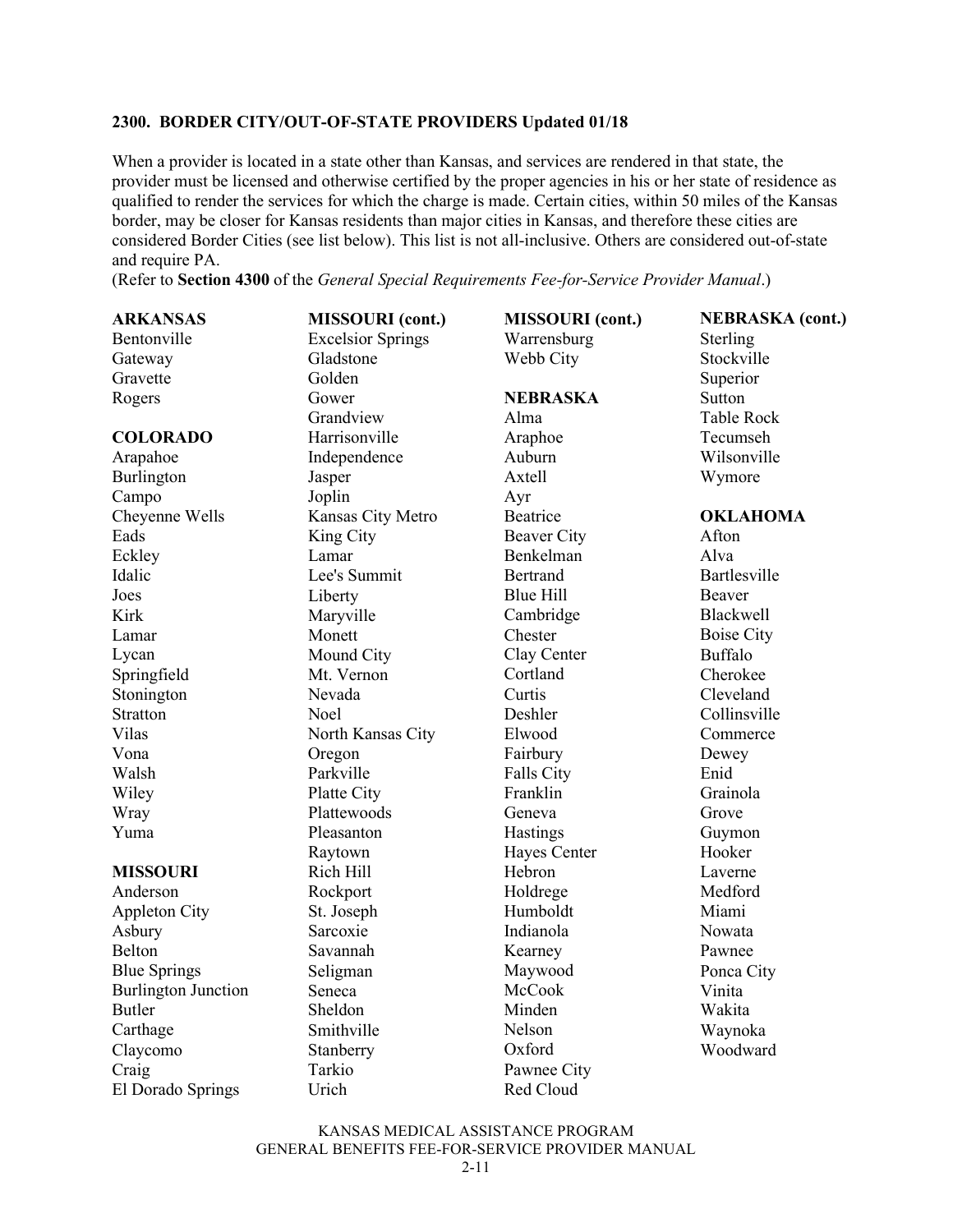#### **2400. PROGRAM INTEGRITY Updated 06/21**

Historically, to monitor quality of care, Medicaid used retrospective utilization review which looked at documentation of treatment related to specific episodes of care. Because Medicaid has altered the ways in which it purchases health care it has become necessary to reevaluate the quality management program. The primary catalyst for change has been the shift to managed care, and specifically, the inclusion of MCOs as service providers. Since reimbursement is through a capitation method under managed care, Medicaid must evaluate the overall health outcomes of the Medicaid population rather than looking only at treatment associated with specific episodes of care. The following components comprise the Medicaid outcome-based quality management program and are being implemented according to the principles of continuous quality improvement.

Goals of the Medicaid quality management program are to:

- Improve the quality of health care provided to members through a process of continuous quality improvement
- Improve member access to medically necessary services
- Encourage appropriate utilization of services and benefits

There are many processes and procedures utilized within the Medicaid quality management program which exist to protect the integrity of the program and the quality of services provided to the member. Examples of these include the following:

#### **System Edits and Audits**

The claims processing system consists of edits and audits which automatically check each claim for accuracy and validity. In addition, claims are processed through rebundling software which identifies inappropriately unbundled codes and rebundles them to a code which is inclusive of the codes originally billed separately.

#### **Utilization Review**

Services reimbursed by Medicaid are subject to a manual review process in which medical professionals review documentation in the provider's records to ensure services were performed as billed and in quantity and form which reflects quality and generally accepted standards of care.

#### **KMAP Audit Protocols**

The **KMAP** Audit Protocols are available on the **Provider** page of the KMAP website under the *Helpful Information* heading.

#### **Standards of Care**

Standards of care utilized by Medicaid include nationally recognized standards such as those recommended by the American Academy of Pediatrics regarding well-child visits which pertain to the Medicaid KBH program.

Medicaid also recommends initial prenatal visits occur as follows:

- First trimester, visit within 14 days of first request
- Second trimester, visit within seven days of first request
- Third trimester, visit within three days of first request
- High risk pregnancies, visit within three days of identification of high risk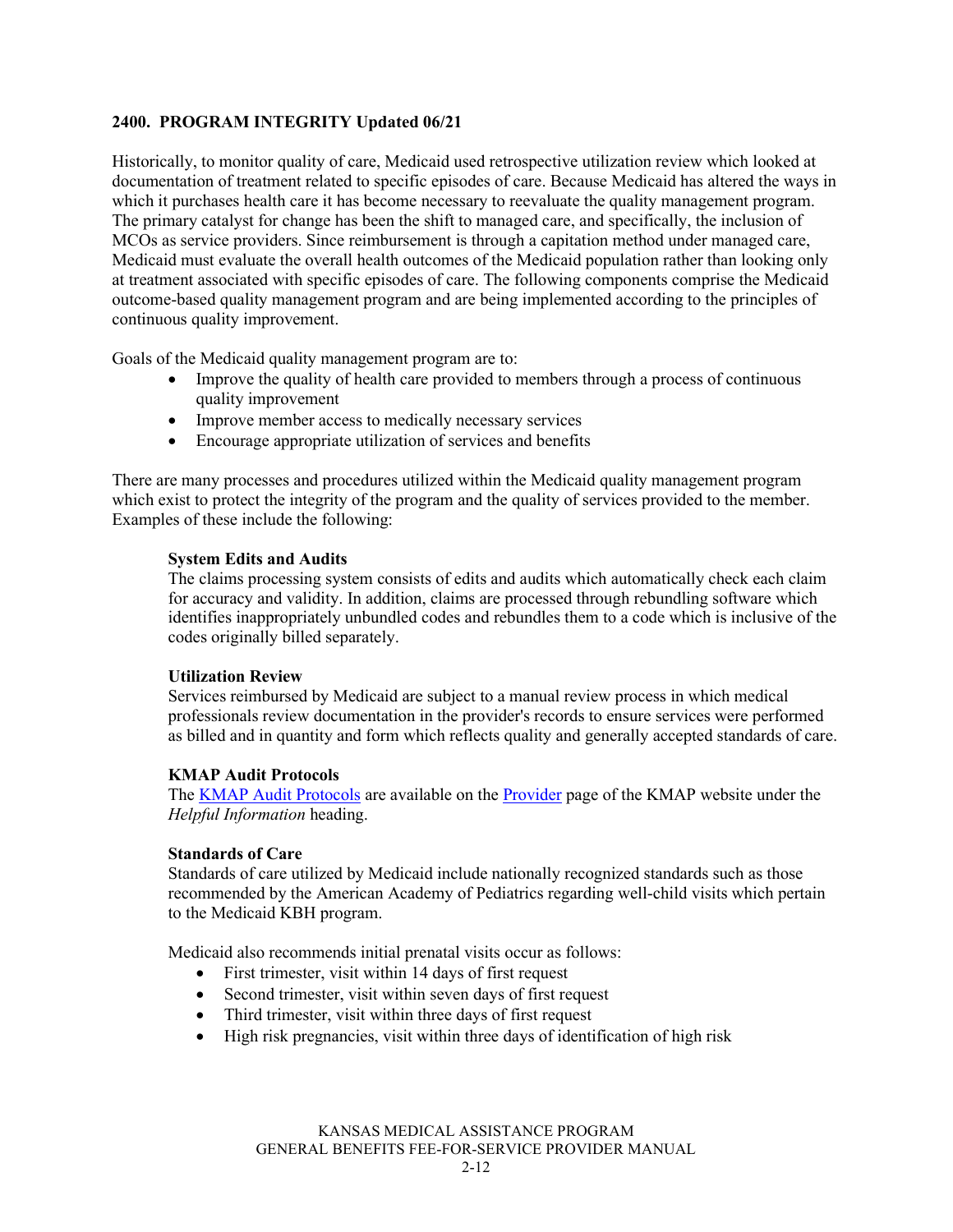#### **PROGRAM INTEGRITY continued**

Other standards utilized by Medicaid in KMAP:

- Members must have 24-hour access, seven days a week to medical advice.
- In-office appointment wait times must not exceed two hours from the time of the scheduled appointment.
- Urgent care appointments are provided within two days of when the member presents or calls with symptoms of sudden or severe onset.
- Routine preventive care appointments (non-KBH) are made available within 45 days of the member's request.
- 85% of a provider's KBH population is up-to-date on KBH screens for those members who have been with the provider for one or more years.
- Remedies/corrective action plans are responded to by the provider within the time frames requested.

There are many standards against which Medicaid must measure clinical/nonclinical services. The above list is not considered exhaustive and is to be used as an example.

#### **Provider Satisfaction Surveys**

Written surveys occur on a yearly basis and are sent to all providers in the fee-for-service Kansas programs. The intent of these surveys is to obtain feedback from providers in regard to program implementation and suggestions for improvement in program policies or processes.

#### **Member Satisfaction Surveys**

Yearly surveys are completed to determine the level of member satisfaction with the program in regard to access, quality of care, and barriers to obtaining services.

#### **Monitoring of Clinical/Nonclinical Data**

This includes ongoing analysis and trending of specific data indicators related to the health status of the Medicaid population. This may include issues involving access, quality or utilization.

#### **Studies**

Based upon the findings of surveys, complaints, utilization review or indicator analysis, further analysis may occur through implementation of a focused study. Studies will pertain to issues relevant to the Medicaid population and may include topics such as prenatal care, access, immunizations, pediatric asthma, or KBH. Individual Medicaid providers may have the opportunity to participate in these study processes thereby gaining knowledge of their own practices and assisting in shaping the future of quality in the Medicaid program.

#### **Education**

As a result of findings through indicator analysis, surveys, complaints or studies, Medicaid will initiate education specifically targeted to the population most affected. This includes both providers and member. It is the intent that through positive educational efforts and encouragement of continuous quality improvement for individual provider practices, punitive program actions may significantly decrease.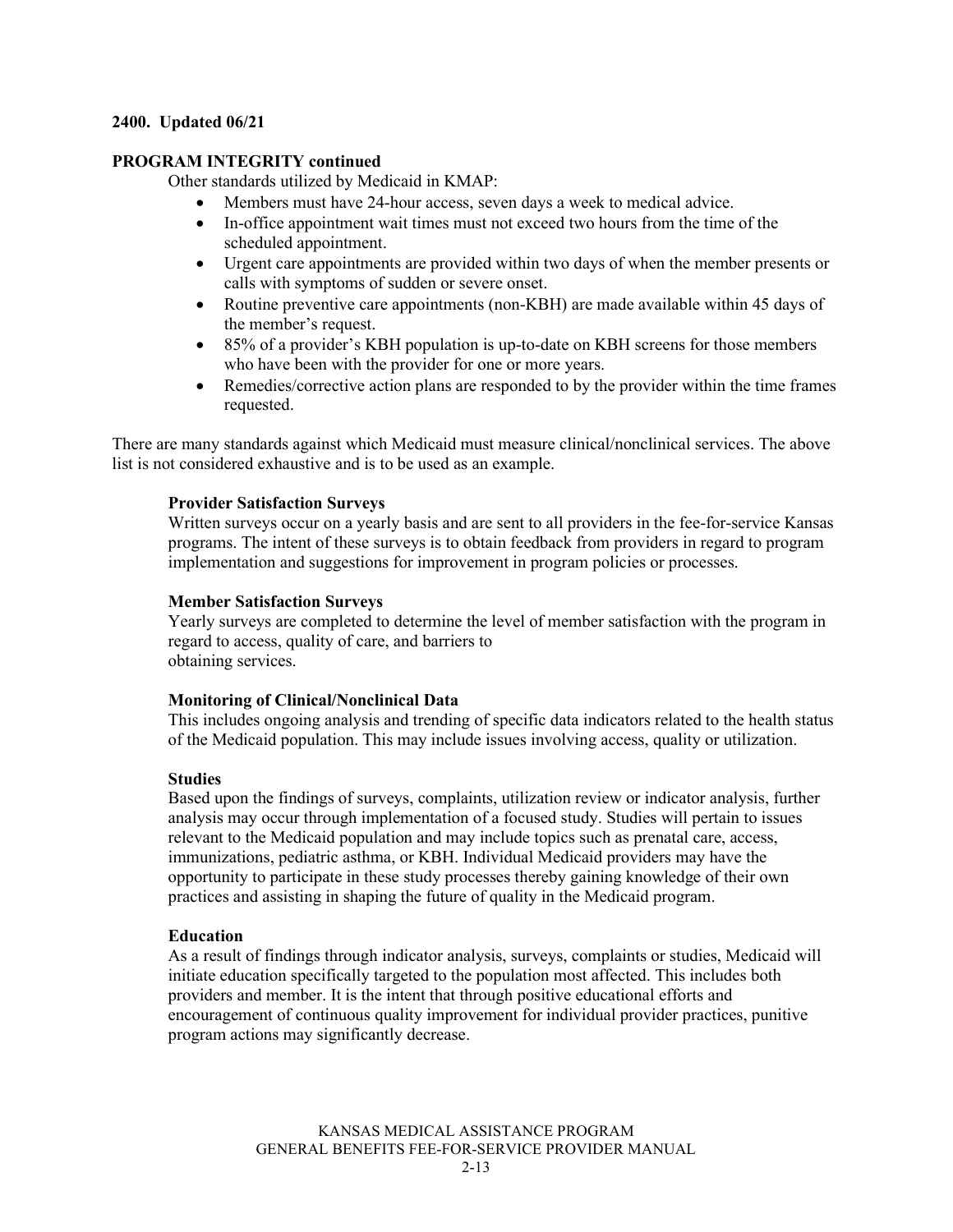#### **Solicitation by Provider**

KMAP does not allow any form of solicitation targeting physicians, mid-level practitioners, or members for services or supplies.

#### **Ineligible Providers**

An ineligible provider is defined as one who would not be eligible if application to be a provider was made, even though the service to be provided was covered. According to Kansas Administrative Regulation 30-5-67, KMAP shall not reimburse for claims generated by certain ineligible providers. Services ordered, prescribed, or performed by ineligible providers are not billable to KMAP and will not be reimbursed.

# **Excluded Providers**

An excluded provider is an individual or entity who has been excluded/sanctioned/debarred from doing business with any agency or department of the United States Government or any program which receives federal funding. This exclusion is applicable to KMAP/KanCare since it is funded in part by the United States Government. The effect of this exclusion is the prohibition of any payment for any items or services furnished, ordered, or prescribed by an excluded individual or entity. Compliance with federal regulation guidance requires both individuals and entities be screened on a monthly basis.

#### **Who is to be screened each month?**

The regulations outline providers who furnish, order, or prescribe services may not be excluded individuals or entities. The term "providers" applies not only to individuals and entities who may be rendering direct patient care such as physicians and nurses but also in-direct providers such as administrative and management employees, business owners, and third-party vendors who directly or indirectly furnish services payable by a federally funded program. Some examples are given below.

- A driver as well as a dispatcher employed by a transportation company who serves KanCare members may not be an excluded individual.
- The vendor used to supply surgical trays to a hospital who serves KanCare members may not be an excluded entity.
- A nurse rendering direct patient care and a temporary nurse furnished by a staffing agency may not be an excluded individual.
- A personal care worker may not be an excluded individual.

Once an individual or entity is excluded, the individual or entity may not participate in the KMAP/KanCare program no matter what role is taken. For example, an individual is excluded while employed as a nurse in California. After the exclusion, the individual moves to Kansas and opens a home care business. This business would not be eligible for participation in KMAP/KanCare because the owner is an excluded individual. Additional information and examples can be found in the **Special Advisory Bulletin on the Effective of Exclusion from Participation in Federal Health Care Programs** published by the HHS/OIG. The document is available on the [OIG](https://oig.hhs.gov/exclusions/files/sab-05092013.pdf) website.

# **Where can information on excluded individuals and entities be found?**

The Office of Inspector General (OIG) within the U.S. Department of Health and Human Services (HHS) has the authority to exclude individuals and entities from federally funded health care programs. Additional information on HHS/OIG exclusions can be found on the [Exclusions](https://www.oig.hhs.gov/exclusions/)  [Program](https://www.oig.hhs.gov/exclusions/) page of the OIG website. This webpage contains a link to an on-line search.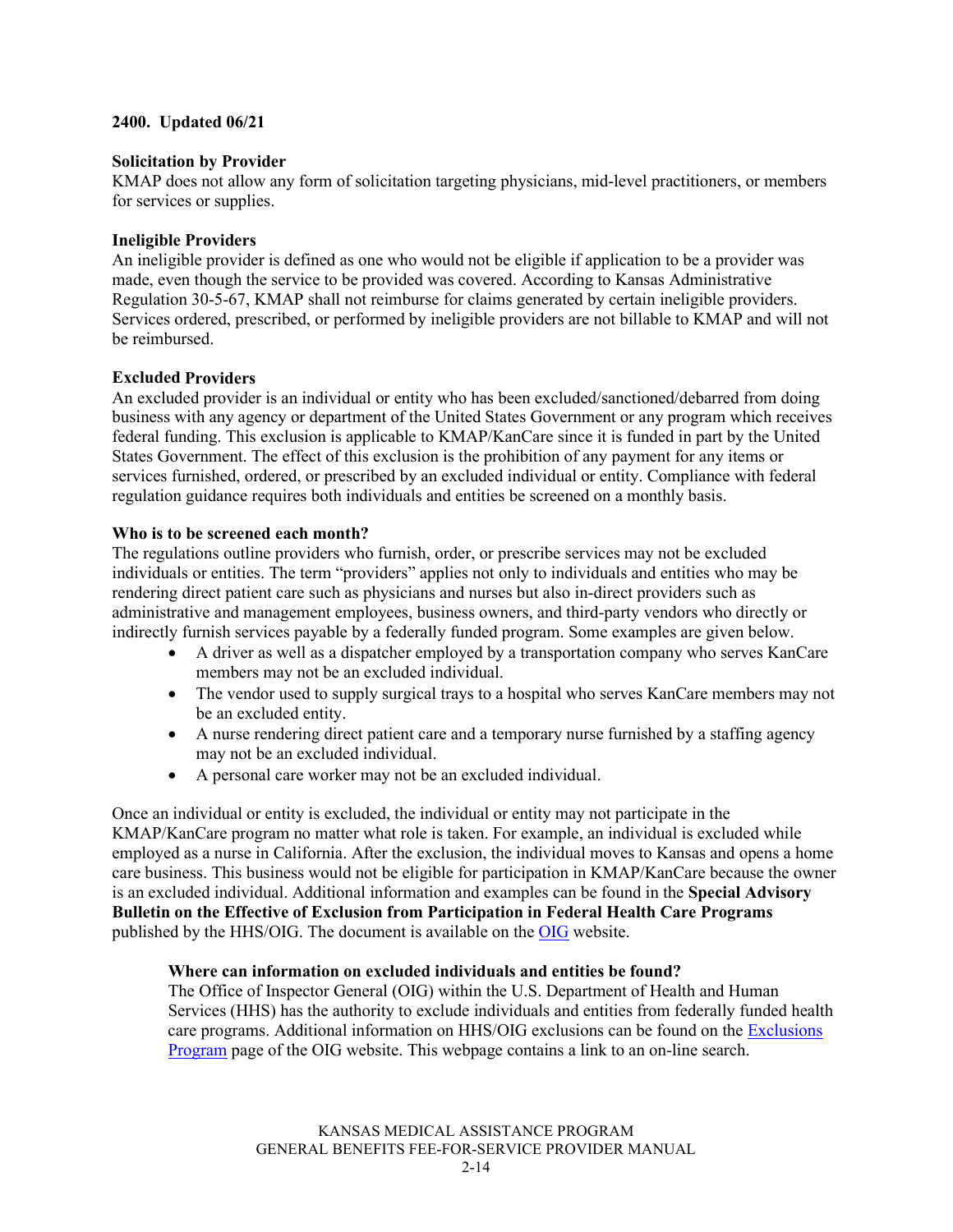#### **Who is to be screened each month? continued**

The System for Award Management (SAM) refers to a website maintained by the General Services Administration of the U.S. Government. It can be searched to find individuals and entities excluded from doing business with the federal government. HHS/OIG exclusions are contained within the SAM database along with other individuals and entities excluded by other federal government agencies. (This database was formerly known as the EPLS - Excluded Parties List System.) The SAM list is available on the [SAM](https://sam.gov/content/home) website.

Each state maintains a list of providers terminated from its Medicaid program. The list for Kansas can be found on the **[KDHE](https://www.kdhe.ks.gov/172/Medicaid)** website.

#### **Best practices**

- Establish policies to require screening of prospective and current employees and vendors for exclusions.
- Establish policies to be followed when an exclusion is identified.
- Communicate policies regarding screening for and reporting of exclusions to employees and vendors.
- Conduct pre-employment screening of potential employees to include a search of the exclusion lists and retain the documentation supporting the screening process was completed and the results of the screening.
- Conduct screenings of any third-party vendors against the exclusion lists prior to doing business with the vendor and retain the documentation supporting the screening process was completed and the results of the screening.
- Check current employees and vendors against the exclusion lists on a monthly basis and retain the documentation supporting the screening(s) were completed and the results of the screening(s).
- Self-report any exclusions found, and action taken to Kansas Department of Health and Environment (KDHE), Division of Health Care Finance (DHCF).

#### **How to self-disclose an exclusion**

Any relationships identified with an excluded entity are to be reported. This information can be disclosed to the address below.

> ATTN: Fraud/Utilization Review Manager Division of Health Care Finance Landon State Office Building 900 SW Jackson, Suite 900 N Topeka, Kansas 66612-1220

If the excluded entity is an individual, as much of the information below should be included.

- Individual name
- Social Security number
- National Provider Identifier (NPI)
- Date of birth
- Role
- Dates of contact with the excluded individual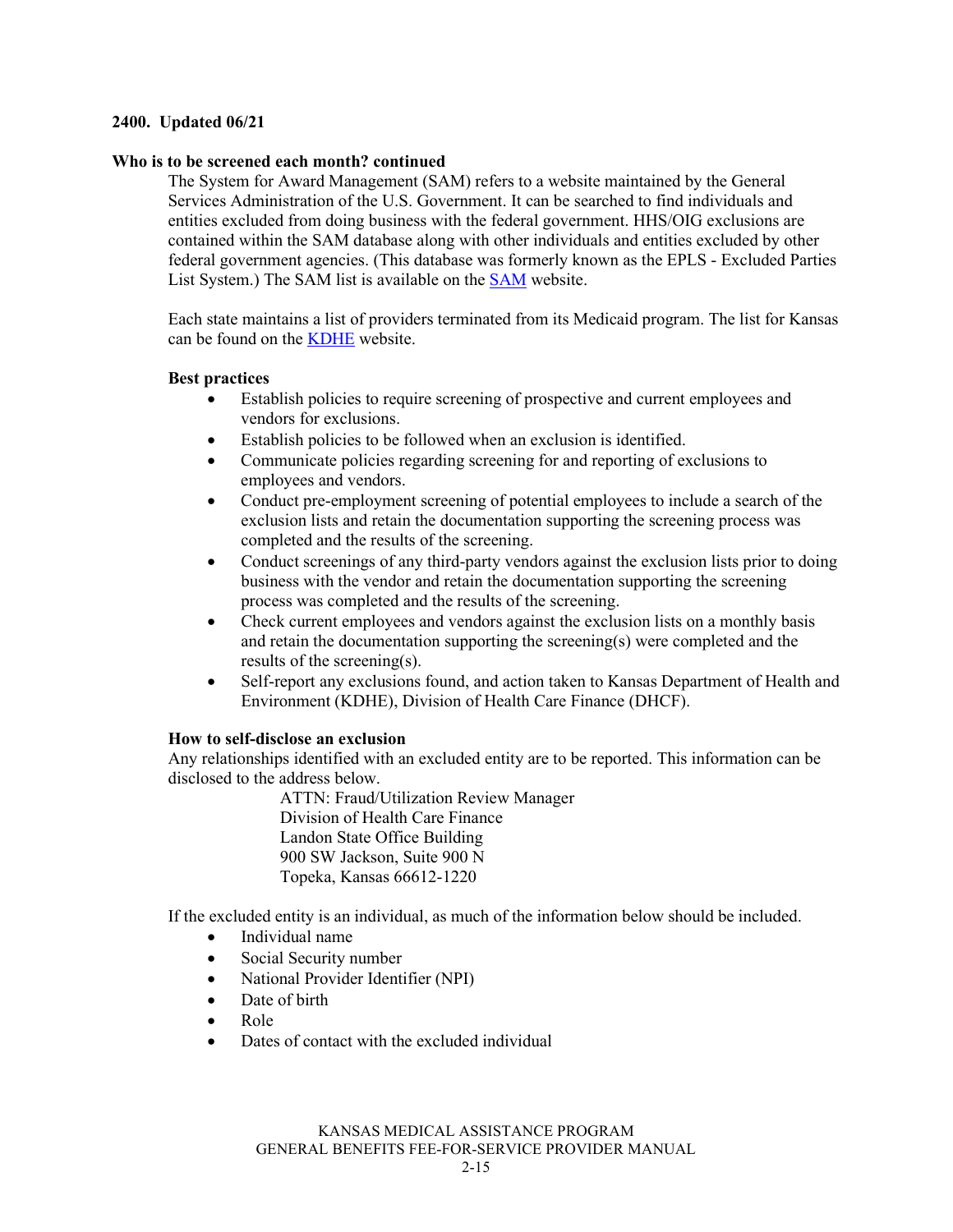#### **Who is to be screened each month? continued**

If the excluded entity is an organization or business, as much of the information below should be included.

- Organization/business name
- Tax ID/EIN
- NPI
- Role
- Dates of contact with the excluded entity

# **Fraud and Abuse**

#### **Member**

Suspected cases of member fraud (including the abuse of the medical ID card) should be immediately reported to KMAP Customer Service at 1-800-933-6593.

#### **Lock-in (Member Restriction)**

Members found to be abusing their medical coverage through a review of Medicaid claim history are educated as to more appropriate behavior. If abuse continues, members are restricted to a specific provider(s) for a period of two years. This process is known as lock-in. If abusive patterns continue during the two-year period, or the member had previously been on lock-in, lock-in will be extended for an indefinite period of time. KDHE-DHCF may place members on lock-in without education based on the severity of the abuse.

Normally a member will be locked-in to a pharmacy, physician, and/or hospital. In some cases, the member may be locked-in to all of these. Lock-in information is available through BEVS via AVRS or POS system. See **Section 2000** of this manual for complete information on eligibility verification.

When a provider believes a member is abusing the program by over-using (requesting services the provider deems not to be medically necessary, "doctor-hopping", or any excessive use of doctors, hospitals, emergency rooms, or drugs), it is requested that the provider assist the state agency in controlling such abuse. The provider can confront the member about unacceptable behavior, or the provider can choose to notify KDHE-DHCF of the abuse.

Abuse situations can also be communicated to:

KDHE-DHCF 900 Southwest Jackson, Room 900 Topeka, Kansas 66612 785-296-3981 Welfare Fraud Hotline 1-800-432-3913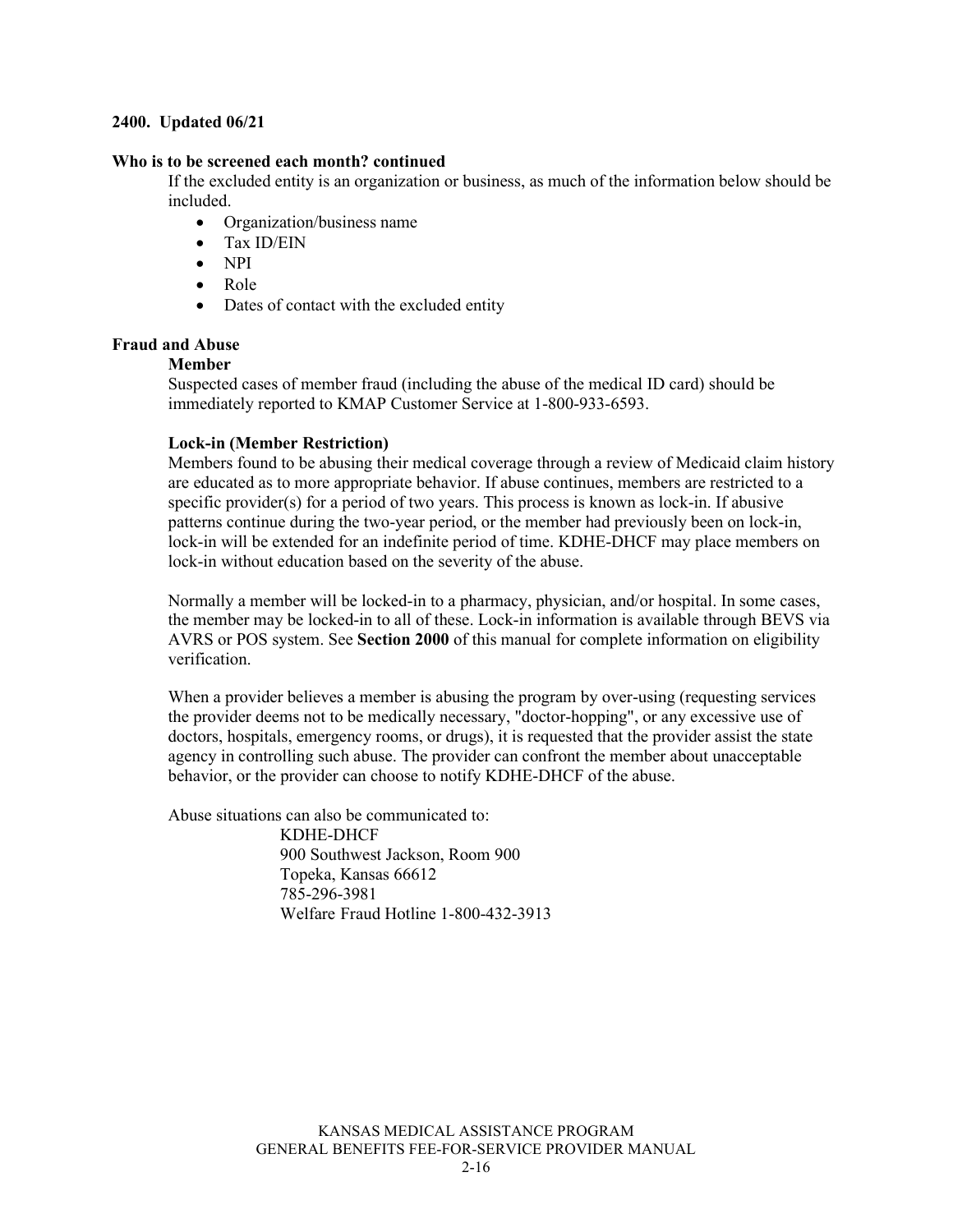#### **Fraud and Abuse continued**

#### **Lock-in Pharmacy**

The lock-in pharmacy is responsible for verifying that the prescribing physician is the lock-in physician. If that the prescribing physician is not the lock-in provider, the pharmacy must obtain a copy of the written referral given to the prescribing physician by the lock-in physician. A copy of the written referral must be kept in the pharmacy and be available upon request by KDHE-DHCF personnel.

When a lock-in pharmacy cannot fill a prescription (for example, out of stock), then the lock-in pharmacy must write a referral to another pharmacy to fill the prescription. This should be an exception and not be done on an on-going basis.

#### **Lock-in Physician**

The lock-in physician's role is similar to the PCCM in that a written referral is required from the lock-in physician before any other physician or specialist can be paid for services rendered. A month referral is allowed versus a six month referral. A referral to the same provider specialty may occur only if the lock-in physician does not have an appointment time available or is out of the office, such as vacation. A lock-in physician cannot refer to another physician to fulfill case management requirements.

Lock-in is initiated as a result of abuse of the medical card and may be initiated in any county. A case management fee is paid monthly to the lock-in physician. When a member is placed on lockin, in most cases, the PCCM is retained as the lock-in physician and a case management fee is paid to the physician for the lock-in status.

#### **Lock-in Hospitals**

When a member is locked-in to a hospital, the member should use only that lock-in hospital. In a nonemergency situation, there must be a written referral from the lock-in physician for outpatient services. Emergency situations do not require a referral.

Also, if the member goes to a non-lock-in outpatient hospital for a nonemergency diagnosis, that outpatient hospital will not be paid. (The emergency room charge will not be paid for a nonemergency diagnosis regardless of the lock-in status.)

#### **Referral Requirements**

When a member is placed on lock-in, a written referral from the lock-in provider is required before another provider can be reimbursed for services rendered.

The written referral must be retained in the referred provider's office and in the pharmacy and must be furnished on request. The referral must be dated and is only valid for one month immediately following its issue.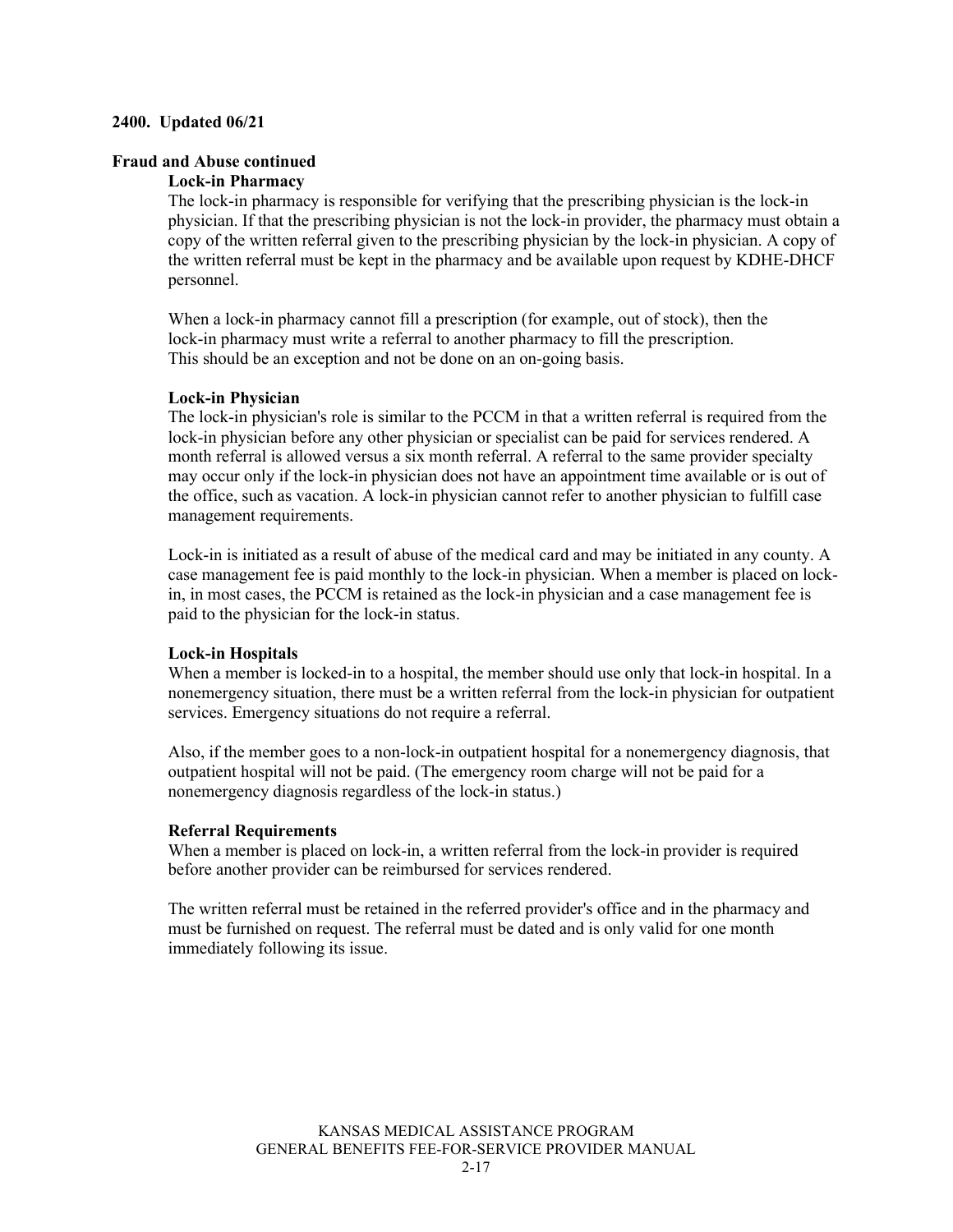#### **Billing Instructions**

Services rendered by any provider in the event of a true **emergency** will be covered if documented appropriately.

| Pharmacy:  | Enter the lock-in physician's Kansas Medicaid provider number or National<br>Provider Identifier (NPI) in the prescribing physician field for point of sale<br>claims if the lock-in provider is the prescribing physician. |
|------------|-----------------------------------------------------------------------------------------------------------------------------------------------------------------------------------------------------------------------------|
| Physician: | Enter the KMAP lock-in provider number in field 17A of the CMS 1500 Claim<br>Form unless the billing/performing provider is the lock-in provider or filing<br>claims for radiologists or pathologists.                      |
| Hospital:  | Enter the KMAP lock-in physician's provider number in FL 76 of the UB-04<br>claim form.                                                                                                                                     |

#### **Provider**

The Medicaid Fraud and Abuse Division of the Office of the Kansas attorney general is responsible for the investigation and prosecution of provider fraud. All cases of suspected fraud should be reported immediately to the Division for investigation. Referrals can be made at any time by contacting the Division at 785-368-6220.

Prosecution will be under applicable state and/or federal law. Conviction can result in punishment that includes full restitution of the excess payments, payment of interest, payment of reasonable expenses and the costs of the investigation and prosecution, payment of fines and penalties, and imprisonment. The Division will also request KDHE-DHCF to take action to terminate provider participation in the Medicaid program.

Determination by the agency that abuse or fraud of the Medicaid program has occurred may result in suspension of payment, prepay review of claims, recoupment of monies, or termination of the provider's eligibility to participate in the Medicaid program.

# **Complaint/Grievance Process**

Medicaid members and providers who have concerns regarding access to care, utilization of services, quality of services, or rights and dignity can contact the fiscal agent at 1-800-933-6593 between 7:30 a.m. - 5:30 p.m., Monday through Friday. Concerns will be carefully evaluated and directed to the appropriate staff for research, follow-up, and action if needed. You will be notified of the outcome.

If you have a concern about the health care provided to a Medicaid member or the quality of health care services of another provider, notify the fiscal agent at the number above.

For issues concerning potential member fraud, contact KMAP Customer Service at 1-800-933-6593.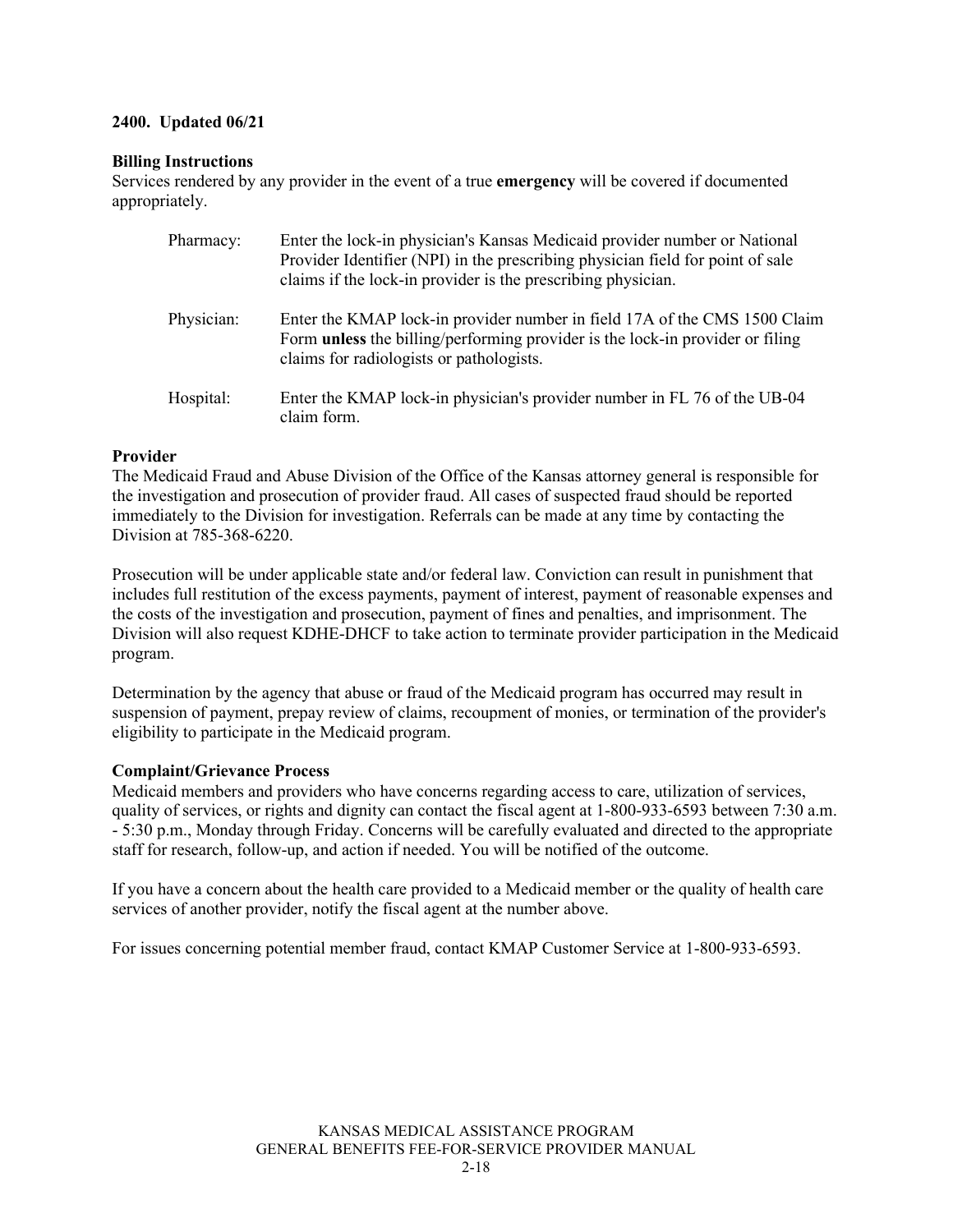# **2410. GUIDELINES FOR THE CHRONIC USE OF OPIOID PRODUCTS Updated 06/21**

The **Opioid Products Indicated for Pain Management** prior authorization (PA) criteria for Medicaid members are found on the Kansas Department of Health and Environment (KDHE) [website.](https://www.sunflowerhealthplan.com/content/dam/centene/sunflower/pdfs/KS-Opioid-PA-Presentation.pdf)

The Opioid Products Indicated for Pain Management Prior Authorization form is located on the KDHE [website.](https://www.sunflowerhealthplan.com/content/dam/centene/sunflower/pdfs/KS-Opioid-PA-Presentation.pdf)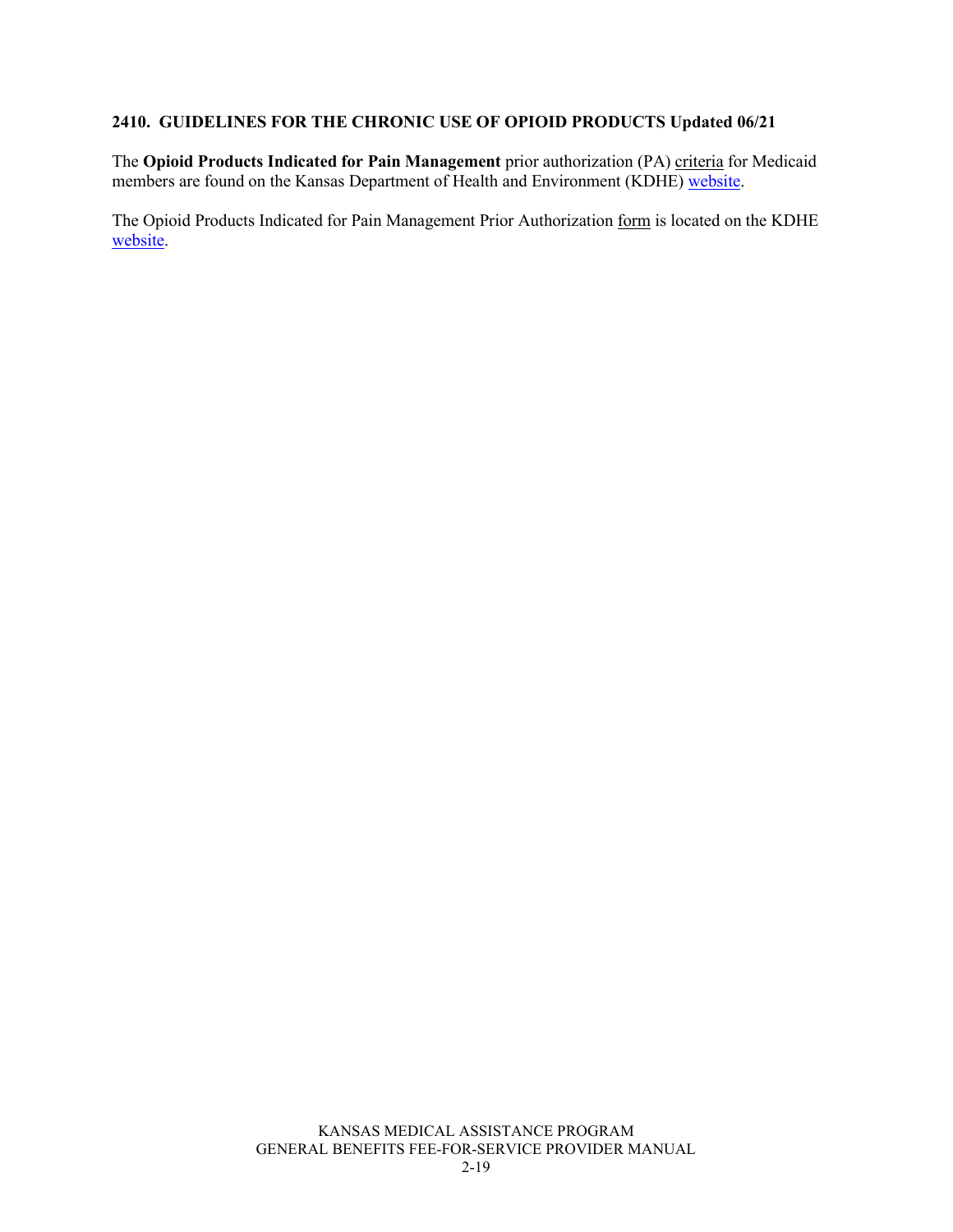# **2500. STATE'S RIGHT TO TERMINATE RELATIONSHIP WITH PROVIDERS Updated 06/21**

Providers of services and supplies to members must comply with all laws of Kansas and the regulations and policies of KDHE-DHCF and the standards or ethics of their business or profession in order to qualify as a participant in the program. The State Medicaid director or his/her designee may notify a provider of the intent to discontinue a provider's participation in KMAP.

Upon notification of intent to withdraw payment liability for services rendered, or to terminate participation in KMAP, the provider of services has the opportunity for an administrative review. If after the administrative review, the provider continues to disagree with the determination, a subsequent fair hearing may be requested with a hearing officer at KDHE-DHCF.

Kansas Administrative Regulation 30-5-60 states in part that the agency may terminate a provider's participation in KMAP for one or more of the following reasons:

- Pattern of submitting inaccurate billings or cost reports
- Pattern of unnecessary utilization
- Civil or criminal fraud against KDHE-DHCF or Social Service Programs or any other state's Medicaid or Social Service Programs
- Suspension by the secretary of Health and Human Services from the Title XVIII program for any reason
- Direct or indirect ownership or controlling interest of five percent or more in a provider institution, organization or agency by a person who has been found guilty of civil or criminal fraud against the Medicare program or KMAP or Social Service Programs or any other state's Medicaid or Social Service Programs
- Employment or appointment by a provider of a person in a managerial capacity or as an agent if the person has been found guilty of civil or criminal fraud against the Medicare program or KMAP or Social Service Programs or any other state's Medicaid or Social Service Programs and other "good cause"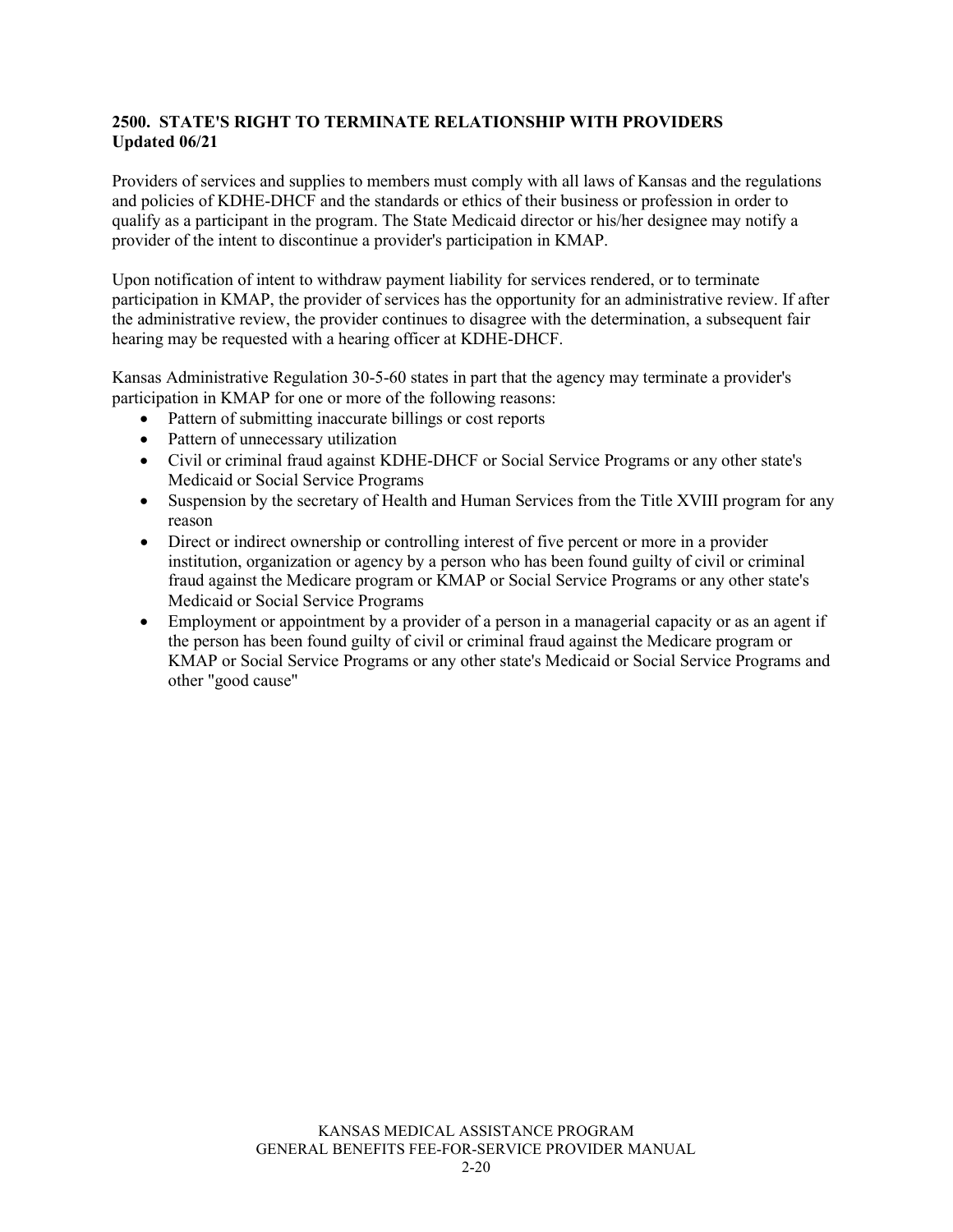# **2600. REPORTING OF ABUSE, NEGLECT, OR EXPLOITATION OF CHILD OR RESIDENT IN LICENSED CARE FACILITY REQUIRED Updated 02/18**

# **Who Must Report:**

- Any person licensed to practice any branch of the healing arts
- The chief administrative officer of a medical care facility
- An adult care home administrator
- A licensed social worker
- A licensed professional nurse
- A licensed practical nurse
- Any other person having reasonable cause to suspect or believe that a child or licensed care facility resident is being or has been abused, neglected, exploited or is in a condition which is the result of such abuse, neglect, exploitation or is in need of protective services.

# **How to Report**

Call the Kansas Department for Aging and Disability Services (**KDADS)** at **1-800-842-0078** regarding reports of abuse, neglect, or exploitation in an adult care facility, medical care facility, or home health agency, go in person, or write the local KDADS office.

> KDADS New England Building 503 South Kansas Avenue Topeka, KS 66603

Call **DCF** at **1-800-922-5330** regarding abuse, neglect or exploitation occurring domestically or in the community, go in person, or write the local DCF office.

**DCF** 

Prevention and Protection Services 555 South Kansas Avenue 4th Floor Topeka, KS 66603

# **What Must Be Reported**

- Information regarding the nature and extent of the abuse or neglect
- Name and address of the involved resident or child
- Name and address of the caretaker caring for the resident or child
- Name and address of the person making the report
- Name of next of kin of the resident or child, if known
- Any other information which the person making the report believes might be helpful in any investigation of the case and the protection of the resident or child

# **Immunity of Reporter**

No person who makes such a report or who testifies in any administrative or judicial proceeding arising from such report shall be subject to any civil liability on account of such report or testimony, unless such person acted in bad faith or with malicious purpose.

No employer shall terminate the employment of, prevent or impair the practice or occupation of or impose any other sanctions on any employee solely for the reason that such employee made or caused to be made such a report.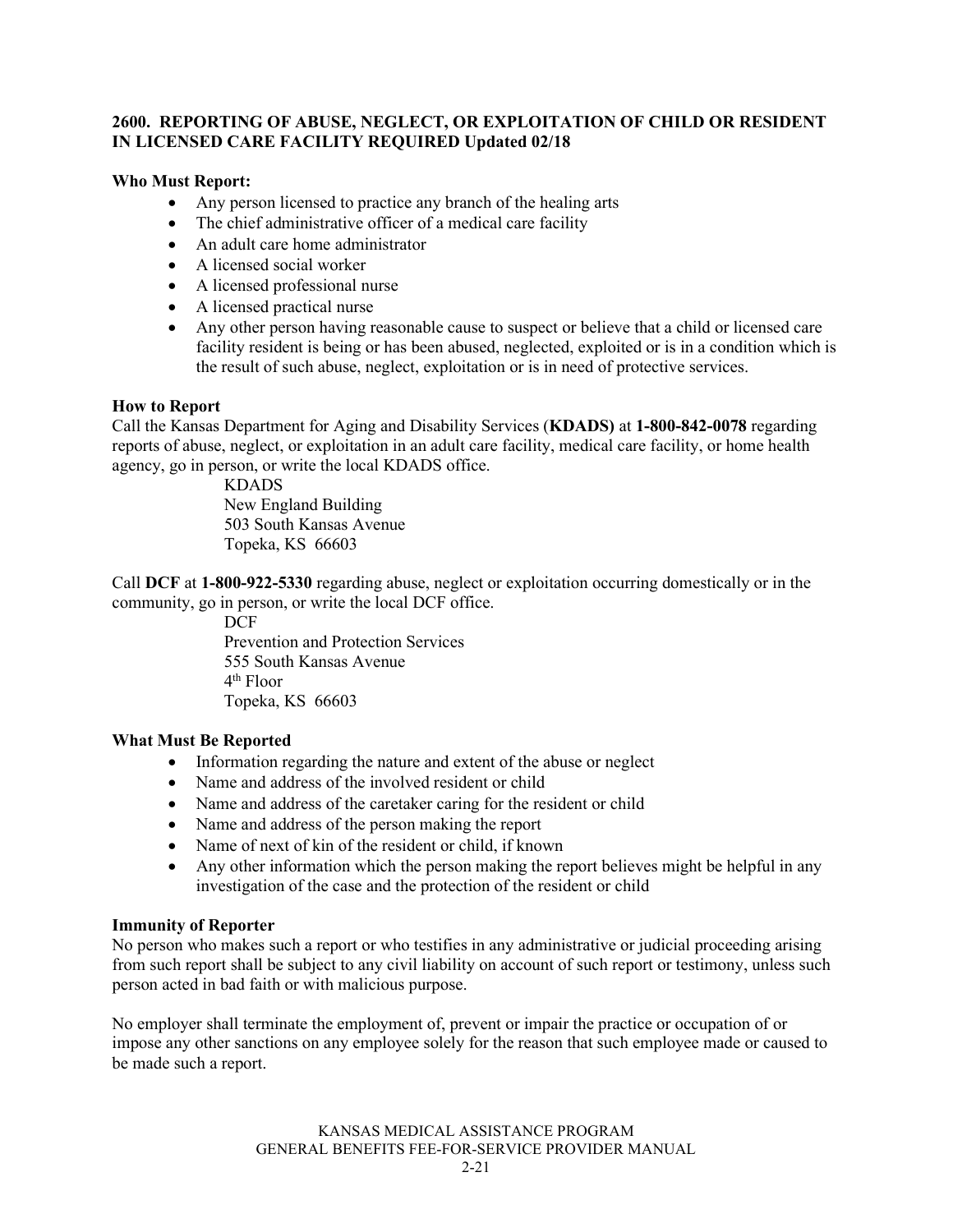# **2700. DOCUMENTATION REQUIREMENTS Updated 06/21**

# **Claim/Record Storage Requirements**

K.S.A. 21-5931 – Upon submitting a claim for or upon receiving payment for goods, services, items, facilities or accommodations under the Medicaid program, a person shall not destroy or conceal any records for five years after the date on which payment was received, if payment was received, or for five years after the date on which the claim was submitted, if the payment was not received. (This requirement includes primary care case management and lock-in referrals.) This requirement applies to both record availability for manual invoicing and computer-generated invoicing.

Providers who submit claims through computerized systems must maintain these records in a manner which is retrievable.

If these storage requirements are in question, please review Section 1902 (a) (27), (A) and (B) of the Federal Social Security Act which requires providers:

- To keep such records as necessary to disclose fully the extent of services rendered to members
- To furnish upon request by the state agency or secretary of Health and Human Services information on payment claimed by the provider

Providing medical records to KDHE-DHCF or its designee is not a billable charge.

# **Advance Member Notice for Fee-For-Service Medicaid Program**

The KMAP member can be held responsible for payment of common services and situations. Members can be billed only when program requirements have been met and the provider has informed the member in advance and in writing. The provider must notify the members in advance if a service will not be covered. To ensure the member is aware of his or her responsibility, the provider has the option of obtaining a signed Advanced Member Notice (ABN) from the member prior to providing services. A verbal notice is not acceptable. Posting the ABN in the office is not acceptable.

K.A.R. 30-5-59, "…(e) Payment. Each participating provider shall meet the following conditions: (4) not charge any Medicaid/Medikan program member for non-covered services unless the provider has informed the consumer, in advance and in writing, that the consumer is responsible for non-covered services;"

#### **Suggested content for the Advance Member Notice**

This constitutes advance notice to you, the members, that if all program requirements are met by (the provider) and payment is not made by Medicaid, you may be held responsible for the charges if your services are not covered by Medicaid.

For services where there is normally no face-to-face contact between the member and the provider (examples are lab and radiology services), the written ABN signed annually by the members with the referring provider is an appropriate notification of responsibility for payment of noncovered charges.

- Member was not eligible when services were provided.
- Member was eligible when services were provided, however, did not inform the provider of his or her KMAP eligibility timely. (This action must have prevented the provider from filing services to the program within the timely filing guidelines outlined in **Section 5100** of the *General Billing Fee-for-Service Provider Manual*.)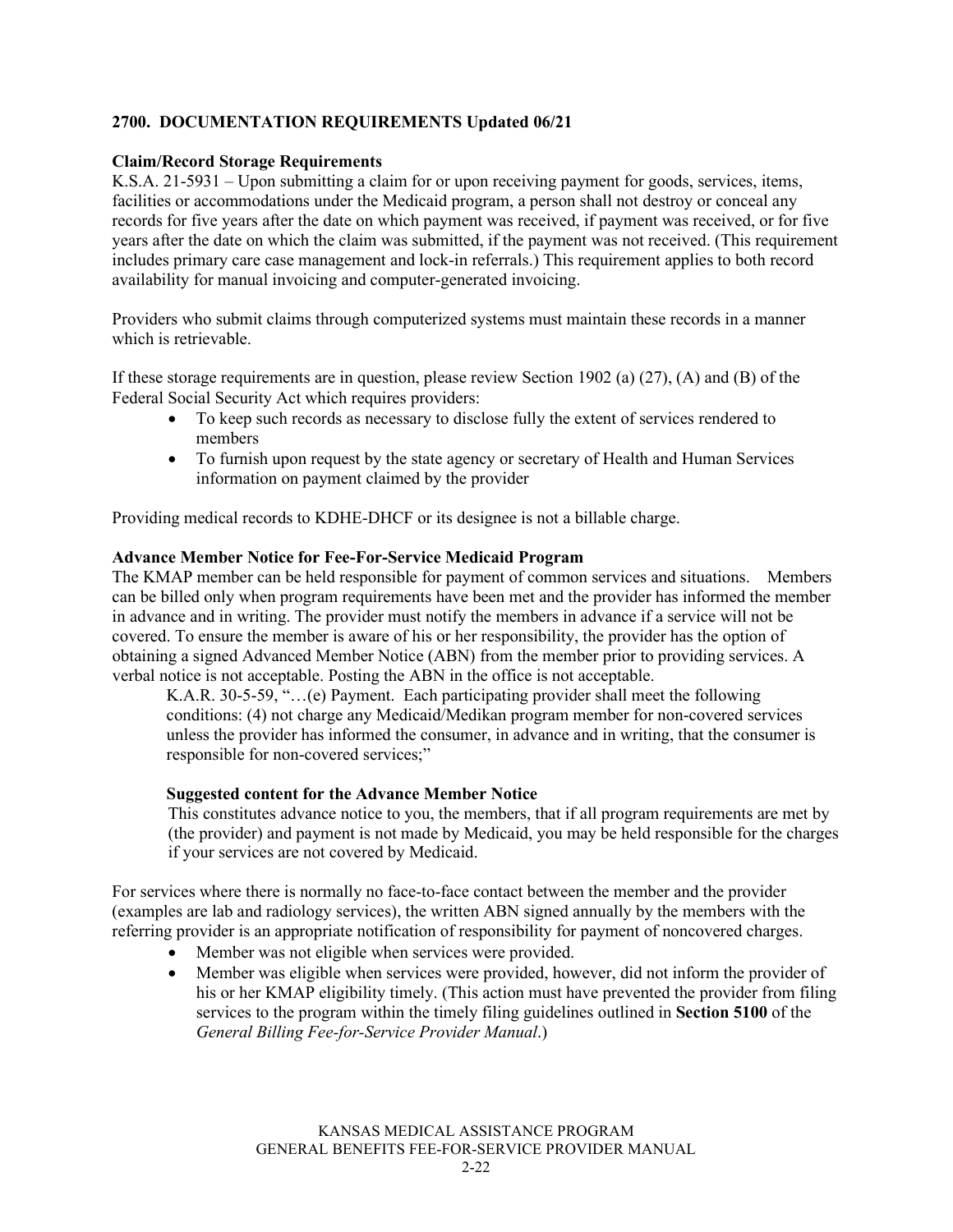# **Advance Member Notice for Fee-For-Service Medicaid Program continued**

- Services Medicaid does not cover, unless both of the following apply:
	- o Member is a QMB.
	- o Service is covered by Medicare.
- When other insurance does not reimburse the provider because there was lack of authorization.
- Abortions, unless continuation of the pregnancy will endanger the life of the mother, or when a pregnancy is the result of rape or incest.
- Any services related to and performed **following** a noncovered abortion.
- Acupuncture.
- Community mental health center services and alcohol and drug abuse treatment services provided outside the boundaries of Kansas regardless of being within 50 miles of the state border.
- Cosmetic surgery.
- Services related to and performed **following** a noncovered cosmetic surgery.
- Court appearances, telephone conferences/therapy.
- Educational/instructional services.
- Hospital charges incurred after the physician has discharged the patient from inpatient care.
- Hypnosis, biofeedback, or relaxation therapy.
- Infertility services (any tests, procedures, or drugs related to infertility services).
- Occupational therapy supplies.
- Perceptual therapy.
- Psychotherapy for patients whose only diagnosis is mental retardation.
- Services for the sole purpose of pain management.
- Services provided in cases of developmental delay for purposes of "infant stimulation."
- Services which are pioneering or experimental, and complications from such services.
- Services of social workers and team or therapy coordinators in private practice (unless member is a QMB).
- Transplant surgery.
	- o All services related solely to noncovered transplant procedures.

*Note:* Transplant surgery, in some cases, is a covered service for a KMAP member. Call Customer Service for a list.

- Treatment for obesity. **Exception:** Certain medications used for weight loss may be considered for coverage with prior authorization. Reference the [Prior Authorization - Clinical](https://www.kdhe.ks.gov/206/General-Clinical-Prior-Authorization)  [Criteria](https://www.kdhe.ks.gov/206/General-Clinical-Prior-Authorization) page on the KDHE website for the PA criteria and medications considered for coverage.
- Vocational therapy, employment counseling, marital counseling/therapy and social services.
- Voluntary sterilizations which do not meet federal requirements.
- Services provided to a MediKan member in the following program areas: alcohol and drug addiction treatment facility, behavior management, chiropractic, dental, Head Start facility, Local Education Agency, nonemergency and non-ambulance medical transportation, podiatry, and vision.
- The private room difference in a hospital setting.
- Special diet in the hospital when ordered per the patient's request.

Providers are not to charge a KMAP member for services denied for payment by KMAP because the provider has failed to meet a program requirement including PA.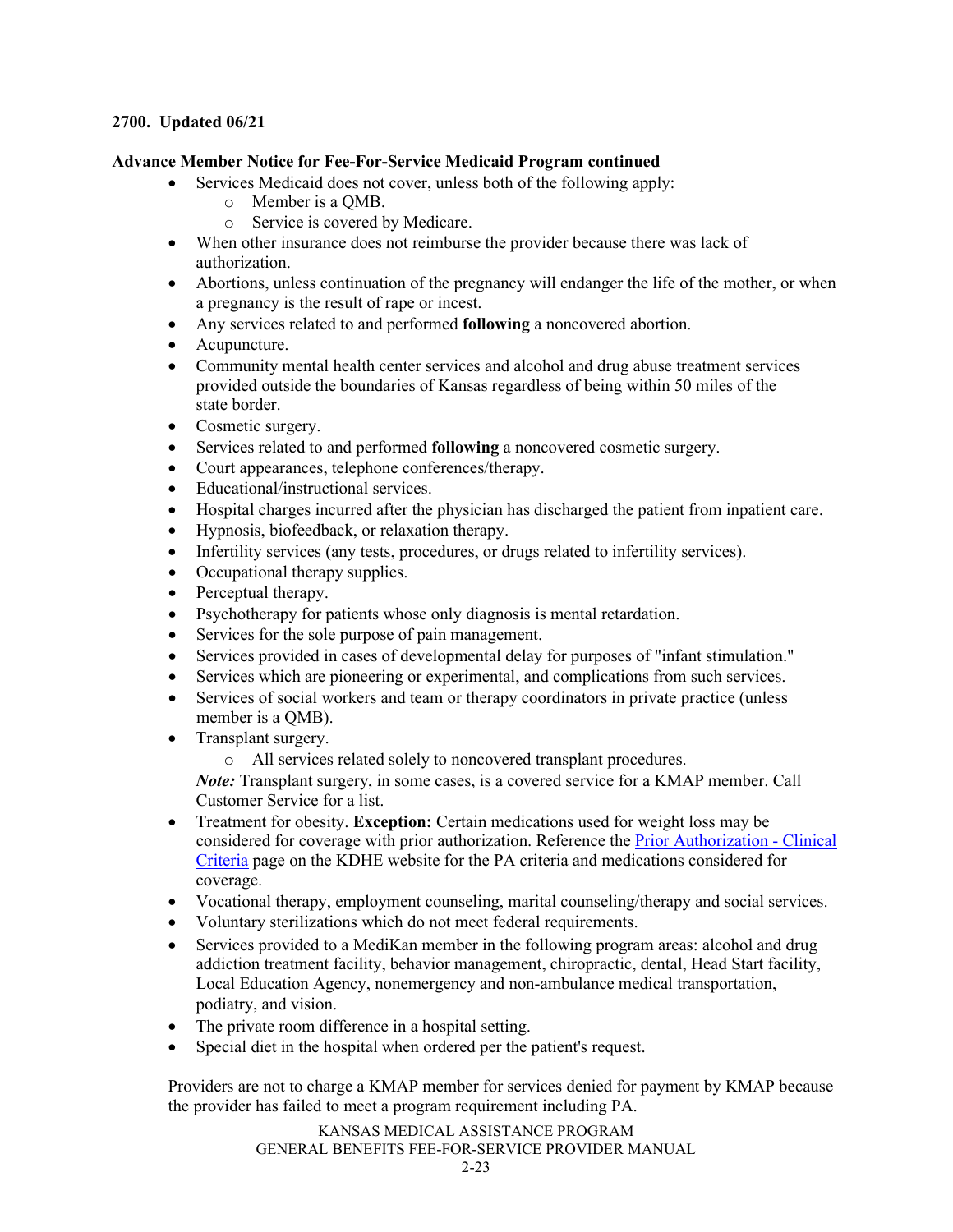# **Laboratory Services**

The drawing or collection fee is considered content of service of an office visit or other procedure and is not covered if billed separately. The member cannot be billed for the drawing or collection since it is considered content of another service or procedure.

# *Note***: Providers shall not bill members for missed appointments. Missed appointments are not a distinct reimbursable service but a part of the providers' overall cost of doing business.**

#### **Documentation Requirements**

As with all other insurance carriers, Medicaid has specific requirements regarding documentation of services performed and billed to KMAP. These requirements are within the standards of each professional scope of practice and are consistent with requirements of other major insurance carriers. The following information regarding documentation requirements is not new but is provided as education so each provider can ensure all services billed to Medicaid are medically necessary and have been provided as billed.

- The patient record shall be legible and **stand on its own**.
- The date and reason for a service must be included.
- Extent of the patient history and exam must be documented along with a treatment plan.
- Documentation must support the level of service billed.
- Assessments documented merely using a rubber stamp are not accepted unless there is documentation to the side of the stamp which reflects results of the exam for each of the systems identified on the rubber stamp.
- Unless permitted by specific HCBS program guidelines, **check marks are not accepted**.
- Records must be created **at the time the service is provided**.
- All written and computerized physician order entry (CPOE) verbal or telephone orders must be authenticated within 72 hours of discharge or 30 days, whichever occurs first. To authenticate handwritten orders, documentation must include the date, time, authorized signature, and associated credentials. Billing for services must occur only after documentation is authenticated.

Progress notes must include:

- Chief complaints or presenting problems
- Type of history
- Extent of services
- Patient progress and response to treatment
- Evidence of the type of decision made which includes, but is not limited to:
	- o Diagnoses
	- o Treatment options
	- o Extent of data reviewed
	- o Risk of morbidity and mortality

The following questions should be asked to ensure appropriate documentation exists to support the level of service billed:

- Is the reason for the visit documented in the patient record?
- Are all services that were provided documented?
- Does the patient record clearly explain why support services, procedures, supplies and medications were or were not provided?
- Is the assessment of the patient's condition apparent in the record?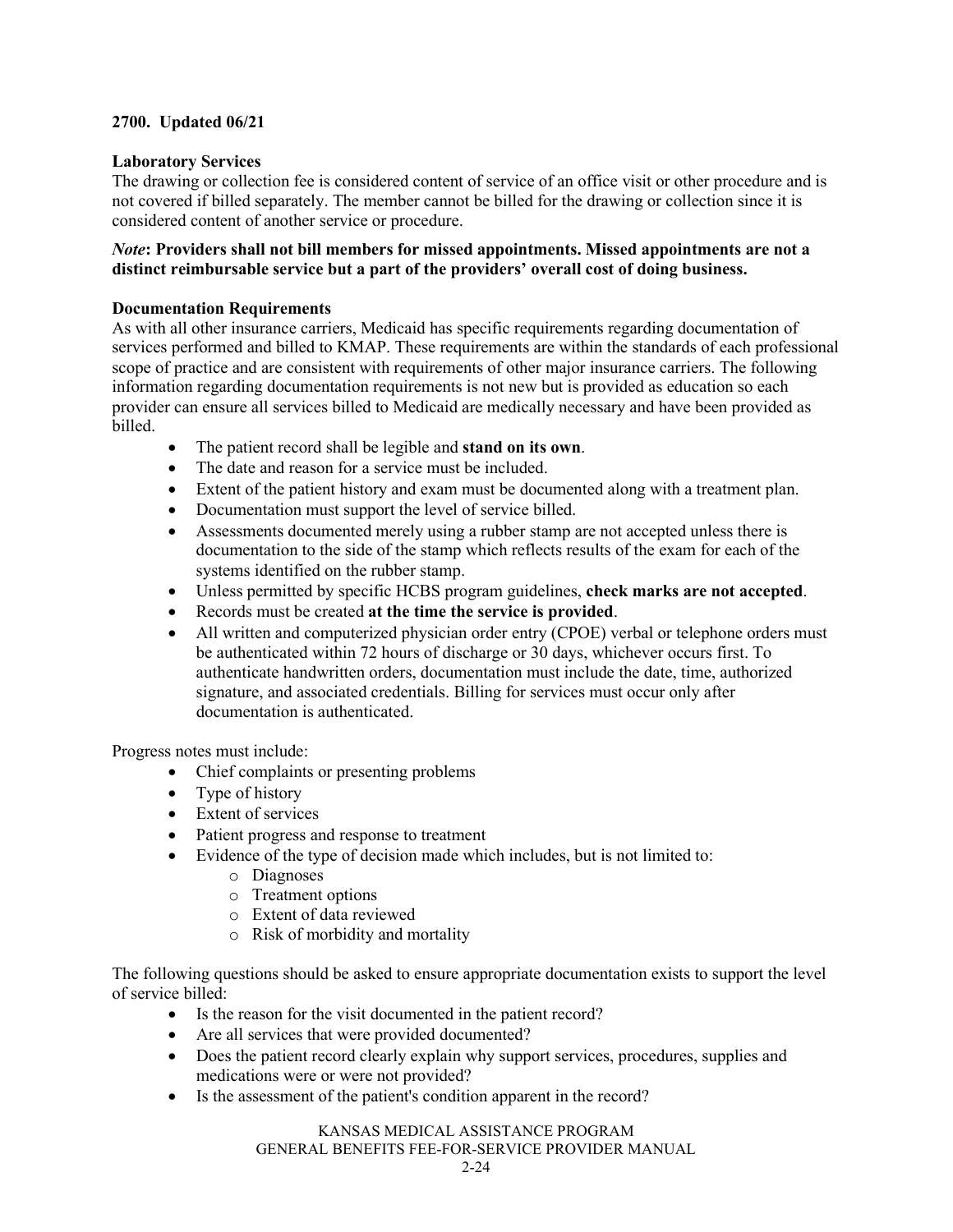#### **Documentation Requirements continued**

- Does documentation contain information on the patient's progress and results of treatment?
- Does the patient record include a plan for treatment?
- Does information in the patient record provide medical rationale for the services and the place of service that are to be billed?
- Does information in the patient record appropriately reflect the care provided in the case where another health care professional must assume care or perform necessary medical services? Is there documentation of timely referrals?

Recordkeeping responsibilities rest with the provider. When a service is not documented or documentation is not legible, the service is not reimbursed.

# **Electronic Documentation Signature**

Electronic signatures that meet the following criteria are acceptable for Medicaid documentation:

- Identify the individual signing the document by name and title
- Include the date and time the signature is affixed
- Assure the documentation cannot be altered after the signature has been affixed by limiting access to the code or key sequence
- Provide for nonrepudiation, that is, strong and substantial evidence that will make it difficult for the signer to claim the electronic representation is not valid

The use of an electronic signature is deemed to constitute a signature and has the same effect as a written signature on a document. The provider must have written policies and procedures in effect regarding the use of electronic signatures. In addition to complying with security policies and procedures, the provider who uses computer keys of electronic signatures must sign a statement assuring exclusive access and use of the key or computer password. The policies and procedures and statement of exclusive use must be maintained at the provider's location and available upon request by the State or fiscal intermediary.

Additionally, the use of electronic signatures must be consistent with the applicable accrediting and licensing authorities and the provider's own internal policies. Failure to properly authenticate medical records (sign and date the entry) and maintain written policies and procedures regarding electronic documentation and security compliance will result in the recoupment of Medicaid payments or other actions deemed appropriate by the State.

Original signatures are required on the Provider Agreement when the KMAP provider enrollment application is submitted on paper.

# **Electronic Documentation**

Electronic documentation that meets the following criteria is acceptable for Medicaid:

- Meet all documentation and signature requirements contained in this manual
- Meet all documentation and signature requirements specific to the KMAP program and services provided
- Assure the documentation cannot be altered once entered
- Maintain a system to record all activity that occurs within the EHR system including username and documentation of event description such as amendment, correction, or deletion – with date and time. The EHR system audit log must be operational at all times and available upon request.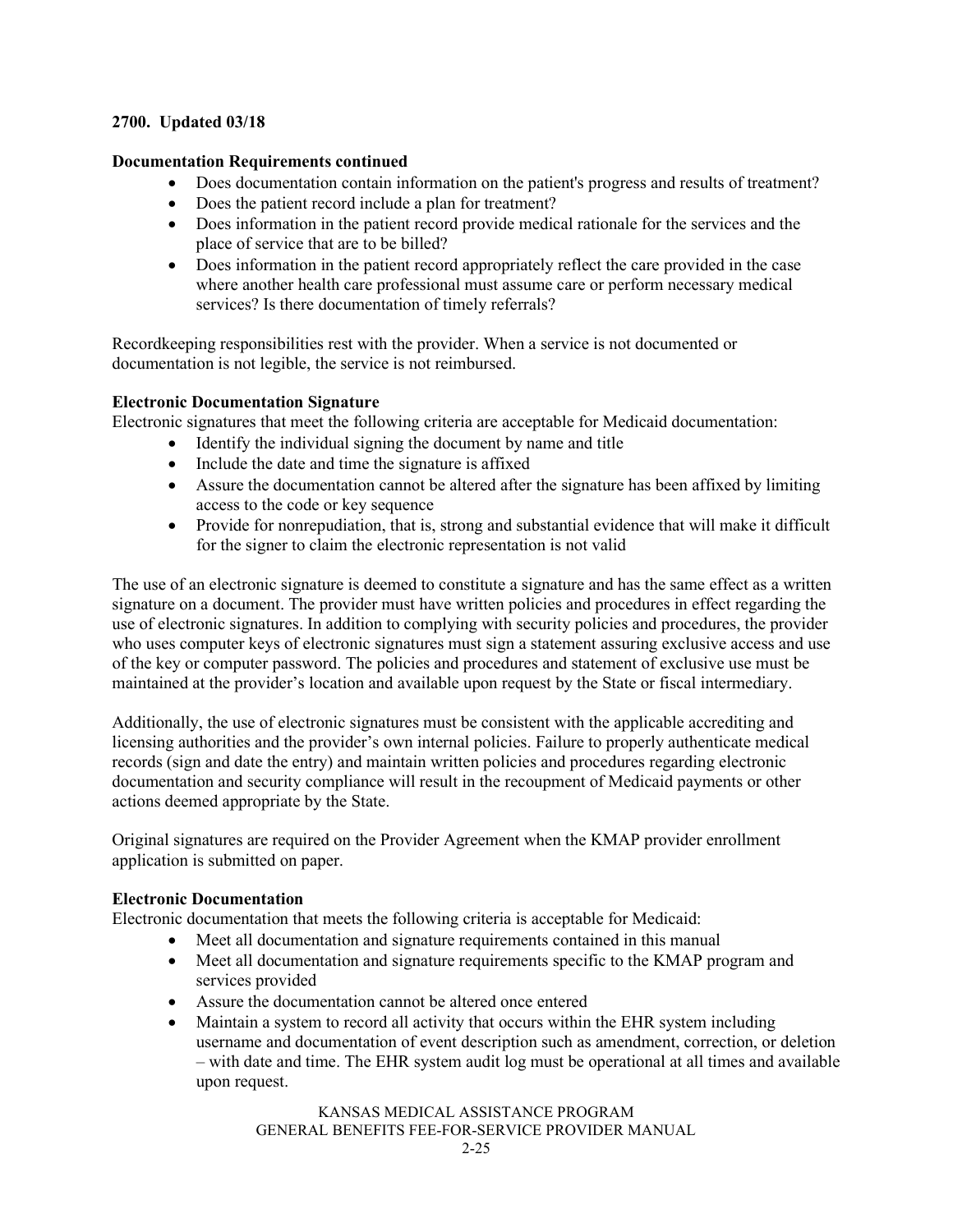#### **Electronic Documentation continued**

Providers must have written policies and procedures in effect regarding the use of electronic documentation that must be maintained at their location and available upon request by the State or fiscal intermediary. These requirements for clinical documentation apply only to Medicaid claims and do not preclude other state or federal requirements.

Electronic records, as with all forms of documentation, must be valid, accurate, complete, trustworthy, and timely. Tools available to increase clinician efficiency must be used in a manner which ensures documentation integrity. Examples include:

- Use of templates (also known as default features, self-populating fields, etc.) must be modified to contain data which is accurate and complete as it pertains to each individual visit while all irrelevant data is removed. For example, the automatic generation of common negative findings within a review of each body area or organ system may result in a higher level of service than provided, unless the provider documents any pertinent positive results and deletes the incorrect auto-generated entries. Automated insertion of data when not modified to be patient-specific and pertinent to the visit will result in recoupment of payment(s).
- Use of cloned documentation (also known as copy and paste, "make me the author" functionality, etc.) must contain data which is accurate and complete as it pertains to each individual visit with all irrelevant data removed. For example, the cloning of documentation from visit to visit or patient to patient (vital signs that never change, prostate exam on a female patient) may result in inaccurate information unless the provider deletes the incorrect cloned documentation. Cloned documentation not modified to be patient-specific and pertinent to the visit will result in recoupment of payment(s).

Refer to th[e Program Integrity: Electronic Health Records](https://clicktime.symantec.com/3W7ps2jdJ8mE1RU7QGxBLQp7Vc?u=https%3A%2F%2Fgcc02.safelinks.protection.outlook.com%2F%3Furl%3Dhttps%253A%252F%252Fwww.cms.gov%252FMedicare%252FE-Health%252FEHealthRecords%26data%3D04%257C01%257CLisa.Wessel%2540ks.gov%257Cfe69c8f01997480f9aa608d91c9b94df%257Cdcae8101c92d480cbc43c6761ccccc5a%257C0%257C0%257C637572276798850685%257CUnknown%257CTWFpbGZsb3d8eyJWIjoiMC4wLjAwMDAiLCJQIjoiV2luMzIiLCJBTiI6Ik1haWwiLCJXVCI6Mn0%253D%257C1000%26sdata%3DRBkcLNaiRb8CRAMlbaZi1QTdEJDDB8dy1QIk7jA7w3A%253D%26reserved%3D0) page on the CMS.gov website for additional assistance to ensure the proper use of EHR features and capabilities.

Failure to properly authenticate medical records (sign and date the entry) and maintain written policies and procedures regarding electronic documentation and security compliance will result in the recoupment of Medicaid payments or other actions deemed appropriate by the State. *Note:* Documentation can be requested at any time to verify that services have been provided within program guidelines.

In the case of a postpayment review, reimbursement is recouped if documentation is not complete or does not meet the general documentation requirements provided in this manual and the requirements specific to the KMAP program and services provided. Refer to the provider-specific manual, including its benefits and limitations section and recordkeeping requirements, for additional documentation requirements.

To verify services provided in the course of a postpayment review, documentation in the member's medical record must support the level of service billed. Documentation for the HCBS program must validate services billed were provided in accordance with the plan of care. Documentation for any KMAP program created after the fact is not accepted in a postpayment review.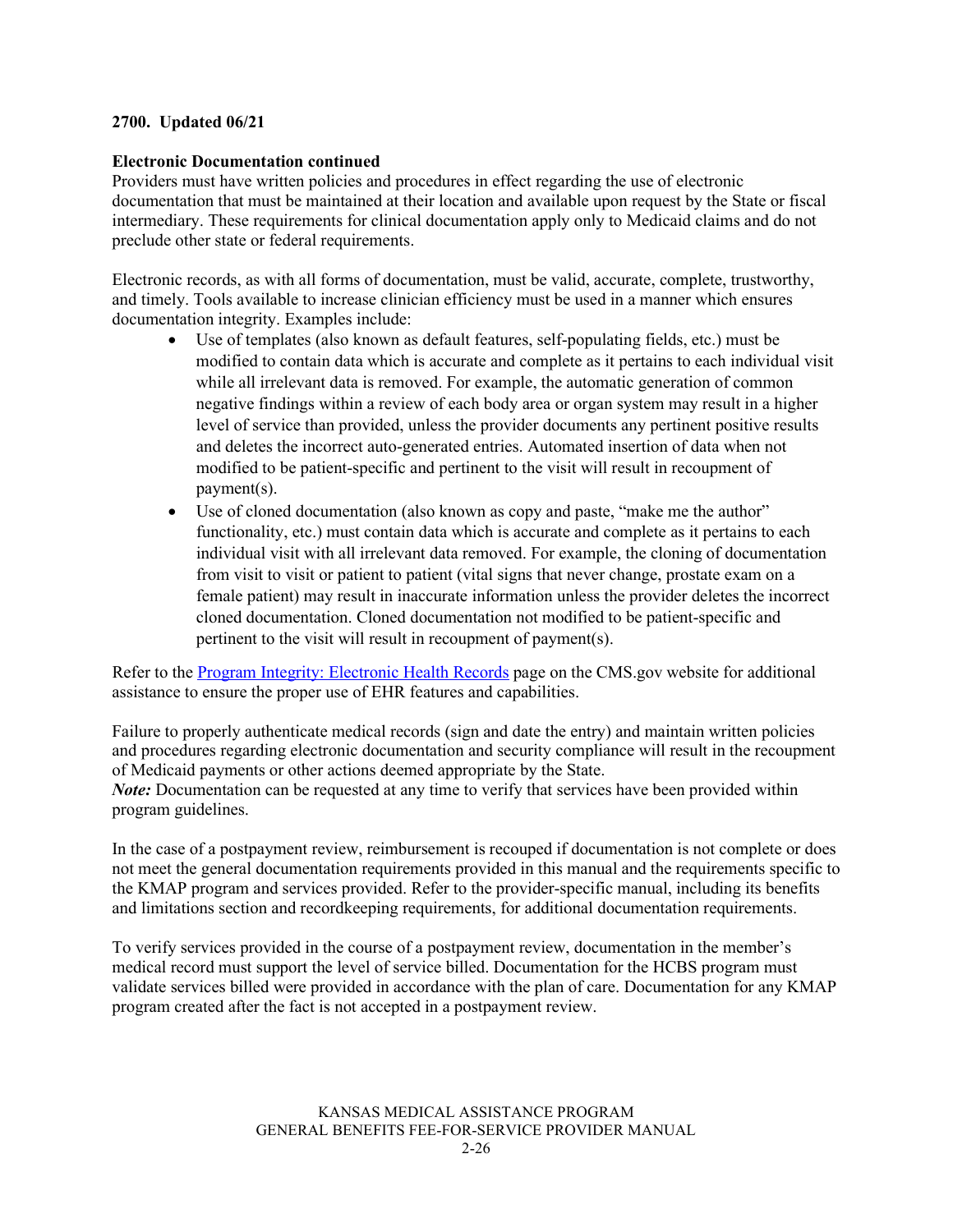#### **2710. GENERAL THERAPY GUIDELINES AND REQUIREMENTS Updated 06/21**

#### **Therapy Guidelines and Requirements**

Therapy services are covered when they are:

- Prescribed by a physician, as required by your license/certification.
- Medically necessary.
- **Habilitative** Habilitative therapy is covered only for members age zero to under the age of 21. Therapy treatments approved and provided by an ECI, Head Start or LEA program may be habilitative or rehabilitative for disabilities due to birth defects or physical trauma/illness. The purpose of this therapy is to maintain maximum possible functioning for children. LEAs billing for occupational, physical, or speech therapy must have the ordering, referring, or prescribing provider's NPI on the claim. This provider must be enrolled with KMAP on the date of service.

#### **Developmental Therapy Services**

Medicaid covers developmental physical therapy, developmental occupational therapy, and developmental speech therapy services for children under 21 years of age. Individuals can receive developmental therapy services to treat autism spectrum disorders (ASDs), birth defects, and other developmental delays in any appropriate community setting from any qualified provider with PA and medical necessity documentation.

Coverage will be available for the diagnosis and treatment of ASD. Diagnosis must be established using an appropriate assessment instrument and performed by an appropriately licensed medical provider. Services must be preapproved and may include developmental speech therapy, developmental occupational therapy, or developmental physical therapy as appropriate. An initial comprehensive assessment to establish a baseline must be completed. Periodic re-evaluations and assessments are required at least every six months and continuous improvement must be shown to qualify for continued treatment.

The provision of services for all children with birth defects and developmental delays, which include ASDs, will be allowed by any qualified provider in any appropriate place of service. The services will include developmental physical therapy, developmental occupational therapy, and developmental speech/language pathology services as documented in a comprehensive treatment plan. A treatment plan means a submission by a provider or group of providers, signed by both the provider(s) and parent(s)/caregiver(s), that includes:

- The type of therapy to be administered and methods of intervention
- The goals: including specific problems or behaviors requiring treatment, frequency of services to be provided, frequency of parent or caregiver participation at therapy sessions, description of supervision, periodic measures for the therapy, and frequency at which goals will be reviewed and updated
- Who will administer the therapy
- The patient's current ability to perform the desired results of therapy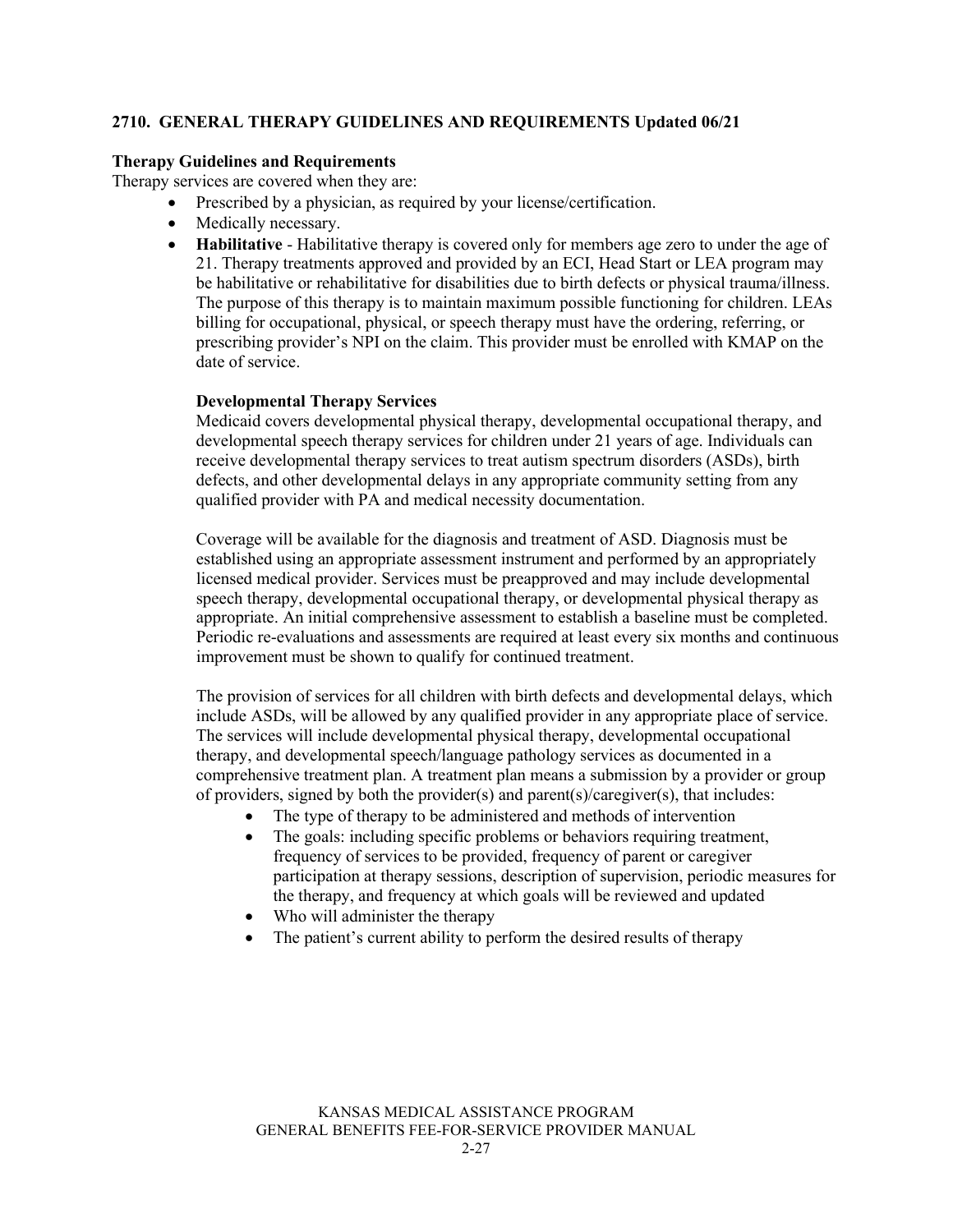# **Therapy Guidelines and Requirements continued**

The following diagnosis codes will not be accepted as a primary diagnosis:

- R62.50: Unspecified lack of expected normal physiological development in childhood
- R62.59: Other lack of expected normal physiological development in childhood
- R68.89: Other general symptoms and signs

*Note:* These services require a PA be on file for payment regardless of what the KMAP website HCPCS Code Search page displays.

- **Rehabilitative** All therapies must be physically rehabilitative. Therapies are covered only when rehabilitative in nature and provided following debilitation due to an acute physical trauma or illness.
- Physical therapy must be provided by a licensed physical therapist or certified physical therapy assistant working under the supervision of a licensed physical therapist.
- Occupational therapy must be provided by a licensed occupational therapist or certified occupational therapy assistant working under the supervision of a licensed occupational therapist.
- When services are performed by a certified therapy assistant, supervision must be clearly documented. This may include, but is not limited to, the licensed physical or occupational therapist initialing each treatment note written by the certified therapy assistant of their discipline, or the licensed therapist writing "Treatment was supervised" followed by his or her signature.

Therapy services are limited to six months for members over the age of 21 (except the provision of therapy under HCBS) per injury, to begin at the discretion of the provider. There are no time limits for members aged zero to 21.

Therapy codes should be billed as one unit equals one visit unless the description of the code specifies the unit.

Documentation requirements of therapy services:

- Pertinent past and present medical history with approximate date of diagnosis
- Date, time, and description of each service delivered and by whom (name, designation of profession or paraprofession)
- Identification of expected goals or outcomes and member's response to therapy
- Progress towards goals

Refer to the specific provider manual for additional benefits and limitations.

Provisions in the Kansas Telemedicine Act will allow speech-language pathologists and audiologists licensed by KDADS to provide services via telemedicine. Services must be provided via real-time, interactive (synchronous) audio-video telecommunication equipment that is compliant with HIPAA.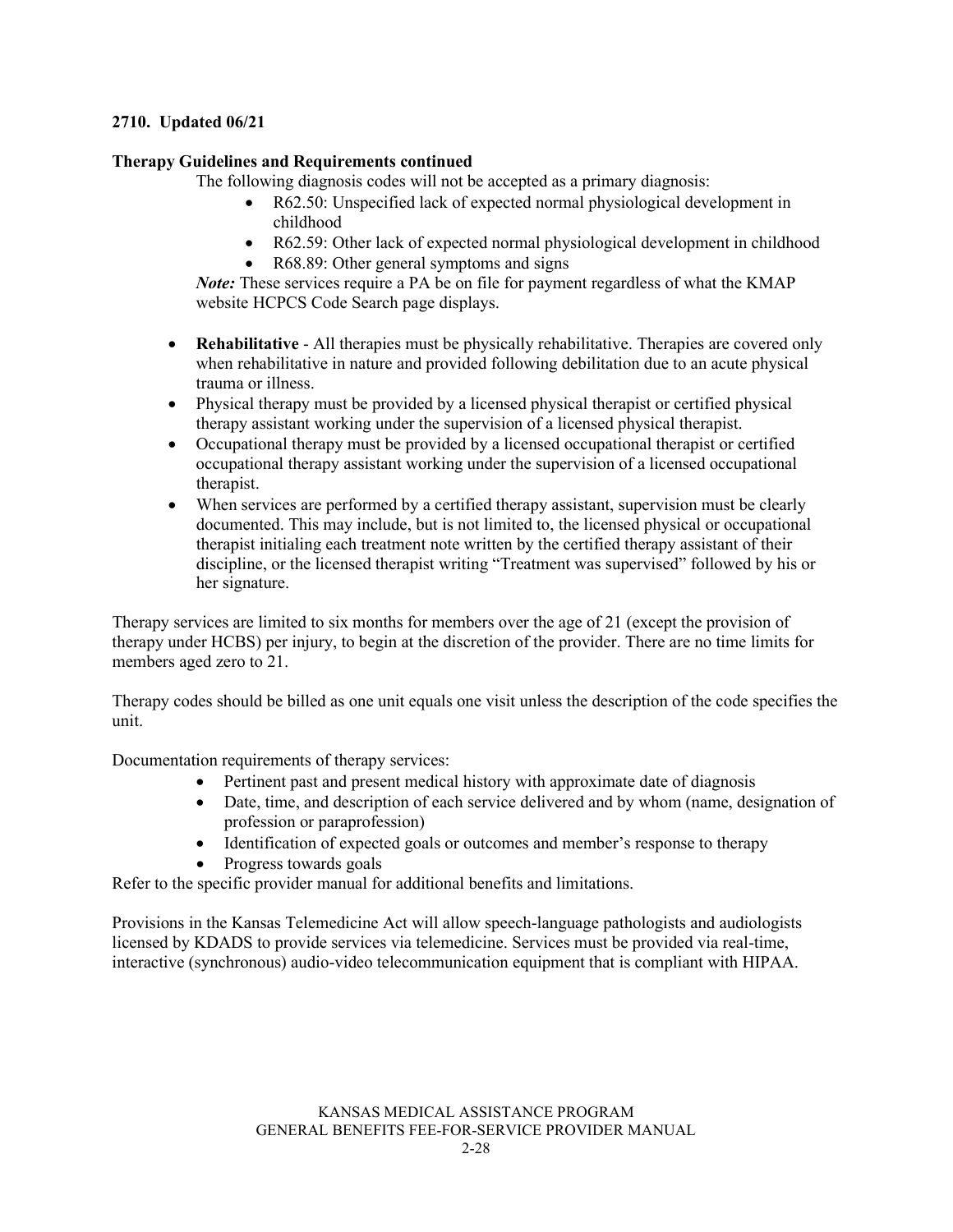#### **Therapy Guidelines and Requirements continued**

The speech-language pathologist and audiologist may furnish appropriate and medically necessary services within their scope of practice via telemedicine. As documented in related telemedicine policies, telemedicine claims at the distant site must contain place of service 02 (Telehealth distant site). Providers at the originating site may submit claims using code Q3014 (Telehealth originating site facility fee).

- Distant site means a site at which the healthcare provider is located while providing healthcare services by means of telemedicine.
- Originating site means a site at which a patient is located at the time healthcare services are provided by means of telemedicine. The facilitator at the originating site must have the appropriate skill set to safely assist the speech-language pathologist or audiologist to provide safe, effective, and medically necessary services via telemedicine.

The following codes are deemed appropriate to be furnished via telemedicine by the American Speech-Language and Hearing Association. Codes not appearing on the tables below are not covered via telemedicine.

*Note:* The GT modifier is no longer required when billing telemedicine services.

#### **Speech-Language Pathology Codes**

| 92507                  | 92508 |             |       | 92521 92522 92523 92524 |       | 92526 | 92605 |  |
|------------------------|-------|-------------|-------|-------------------------|-------|-------|-------|--|
| 92606.                 | 92618 | 92626 92627 |       | 92630                   | 92633 | 96105 | 96110 |  |
| 96112                  | 96113 | 96125 97129 |       | 97130                   | 97533 |       |       |  |
| <b>Audiology Codes</b> |       |             |       |                         |       |       |       |  |
| 92550                  | 92551 |             |       | 92552 92553 92555 92556 |       | 92557 | 92560 |  |
| 92561                  | 92563 | 92565       | 92567 | 92568                   | 92584 | 92586 | 92587 |  |
| 92601                  | 92602 | 92603       | 92604 | 92625                   | 92858 |       |       |  |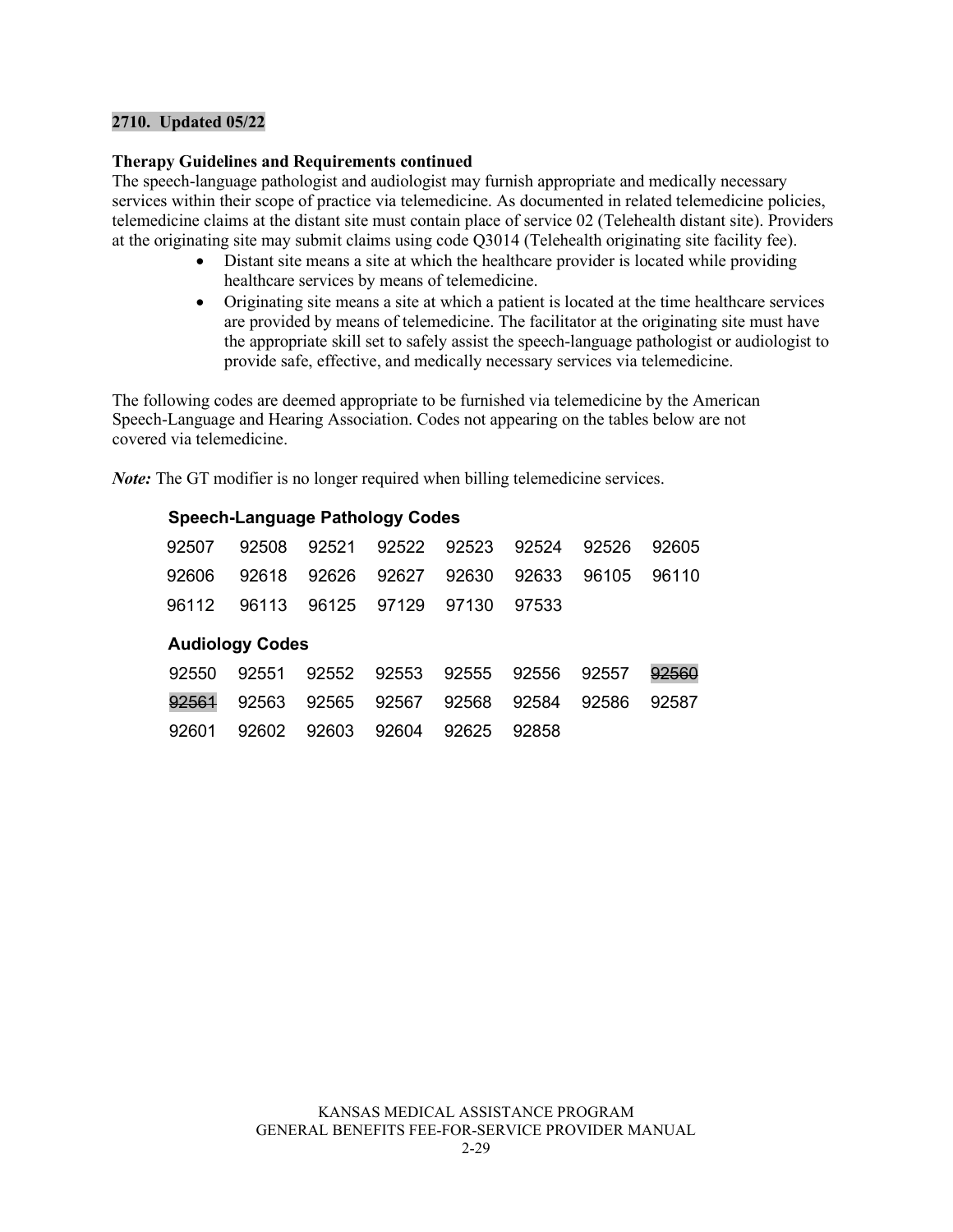# **2720**. **TELEMEDICINE Updated 10/21**

Telemedicine is the use of communication equipment to link health care practitioners and patients in different locations. This technology is used by health care providers for many reasons, including increased cost efficiency, reduced transportation expenses, improved patient access to specialists and mental health providers, improved quality of care, and better communication among providers.

Office visits, individual psychotherapy, and pharmacological management services may be reimbursed when provided via telecommunication technology. The consulting or expert provider at the distant site must bill an appropriate code from the list below with place of service (POS) 02 - Telemedicine and will be reimbursed at the same rate as face-to-face services. The GT modifier is not required when billing for telemedicine services. The originating site, with the member present, may bill code Q3014 with the appropriate POS code.

| 90785                            | 90791                            | 90792   | 90832   | 90833   | 90834 | 90836   |
|----------------------------------|----------------------------------|---------|---------|---------|-------|---------|
| 90837                            | 90838                            | 90839   | 90840   | 90847   | 90863 | 90951   |
| 90952                            | 90954                            | 90955   | 90957   | 90958   | 90960 | 90961   |
| 92227                            | 92229                            | 92228   | 96116   | 97802   | 97803 | 99202   |
| 99203                            | 99204                            | 99205   | 99211   | 99212   | 99213 | 99214   |
| 99215                            | 99221                            | 99222   | 99223   | 99231   | 99232 | 99233   |
| 99304                            | 99305                            | 99306   | 99307   | 99308   | 99309 | 99310   |
| 99354                            | 99355                            | 99366   | 99367   | 99368   | 99406 | 99407   |
| 99408                            | 99409                            | 99495   | 99496   | G0406   | G0407 | G0408   |
| G0425                            | G0426                            | G0427   | G0508   | G0509   | H0001 | H0004   |
| H0005                            | H0006                            | H0007   | H0031HO | H0032HA | H0038 | H0038HQ |
| H <sub>2011</sub> H <sub>O</sub> | H <sub>2011</sub> U <sub>1</sub> | T1030** | T1031** |         |       |         |

**\*\*Telehealth only**

KMAP does not recognize AMA *CPT* consultation codes 99241, 99242, 99243, 99244, 99245, 99251, 99252, 99253, 99254, and 99255 for payment.

The Kansas Telemedicine Act will be enacted in accordance with Senate Substitute for House Bill No. 2028.

# **Definitions:**

- "Distant site" means a site at which a healthcare provider is located while providing healthcare services by means of telemedicine.
- "Healthcare provider" means a physician, licensed physician assistant, licensed advanced practice registered nurse or person licensed, registered, certified, or otherwise authorized to practice by the behavioral sciences regulatory board.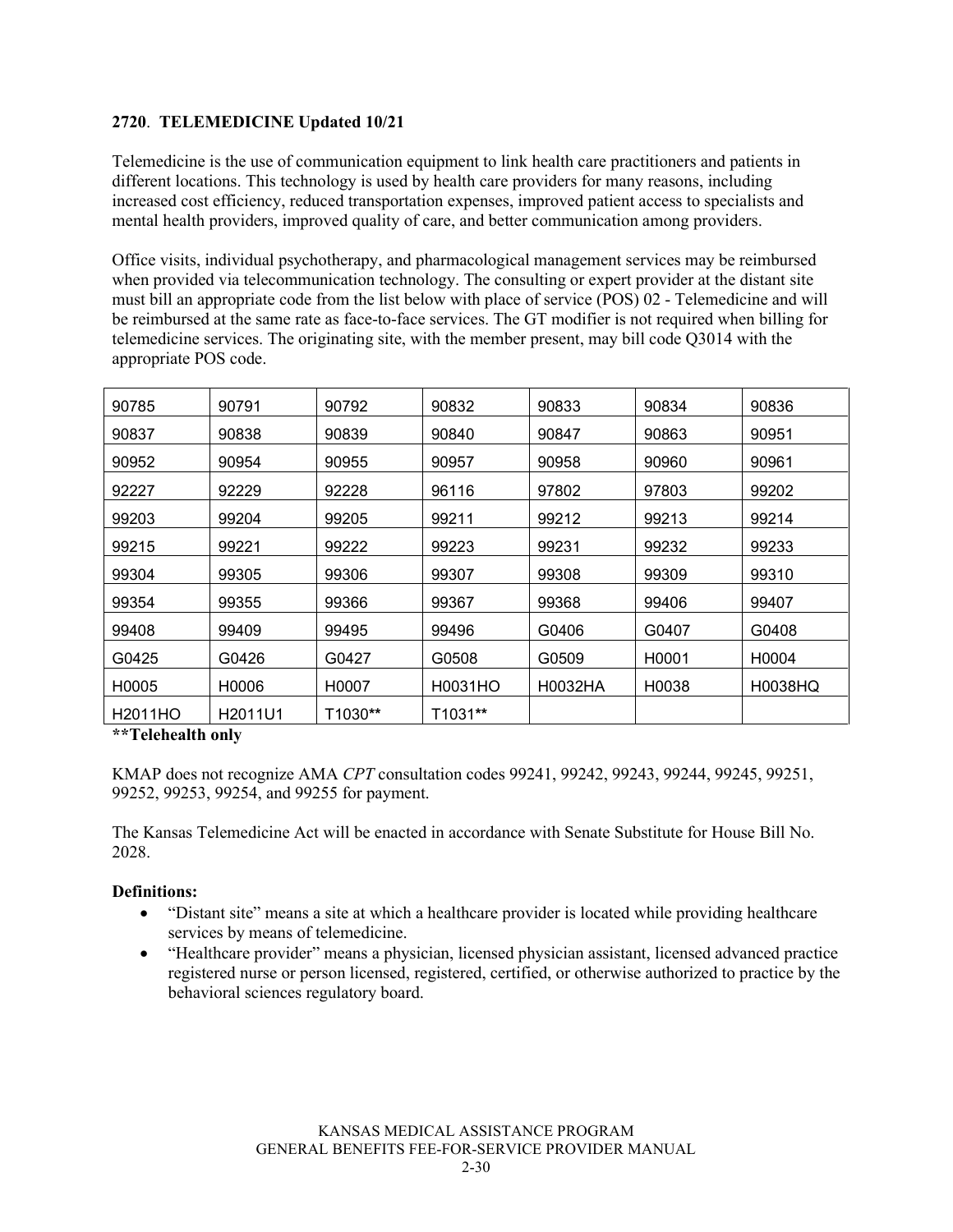# **Definitions continued:**

- "Originating site" means a site at which a patient is located at the time healthcare services are provided by means of telemedicine.
- "Physician" means a person licensed to practice medicine and surgery by the state board of healing arts.
- "Telemedicine", including "telehealth", means the delivery of healthcare services or consultations while the patient is at an originating site and the healthcare provider is at a distant site. Telemedicine will be provided by means of real-time, two-way interactive audio, visual, or audiovisual communications, including the application of secure video conferencing or store-andforward technology to provide or support healthcare delivery, that facilitate the assessment, diagnosis, consultation, treatment, education, and care management of a patient's healthcare.

# **Telemedicine does not include communication between:**

- 1. A healthcare provider that consists solely of a telephone voice-only conversation, email, or facsimile transmission.
- 2. A physician and a patient that consists solely of an email or facsimile transmission.

# **Patient privacy and confidentiality:**

The same requirements for patient privacy and confidentiality under HIPAA of 1996 and 42 C.F.R. § 2.13, as applicable, that apply to healthcare services delivered through in-person contact also apply to healthcare services delivered through telemedicine. Nothing in this section supersedes the provisions of any state law relating to the confidentiality, privacy, and security or privileged status of protected health information (PHI).

# **Requirements regarding the provision telemedicine services:**

- 1. Telemedicine may be used to establish a valid provider-patient relationship.
- 2. The same standards of practice and conduct that apply to healthcare services delivered through personal contact also apply to healthcare services delivered through telemedicine.
- 3. A person who is authorized by law to provide and provides telemedicine services to a patient must provide the patient with guidance on appropriate follow-up care.
- 4. Except when otherwise prohibited by any other provision of law, when the patient consents and has a primary care or other treating physician, the person providing telemedicine services will send within three business days a report to such primary care or other treating physician of the treatment and services rendered to the patient in the telemedicine encounter.
- 5. A person licensed, registered, certified, or otherwise authorized to practice by the Behavioral Sciences Regulatory Board will not be required to comply with the provisions of requirement #4 (above).
- 6. The provisions of this section shall also apply to the Kansas Medical Assistance Program (KMAP).
- 7. KMAP will not exclude an otherwise covered healthcare service from coverage solely because such service is provided through telemedicine, rather than through personal contact, or based upon the lack of a commercial office for the practice of medicine.
- 8. The insured's medical record will serve to satisfy all documentation for the reimbursement of all telemedicine healthcare services, and no additional documentation outside of the medical record will be required.
- 9. Payment or reimbursement of covered healthcare services delivered through telemedicine is the payment or reimbursement for covered services that are delivered through personal contact.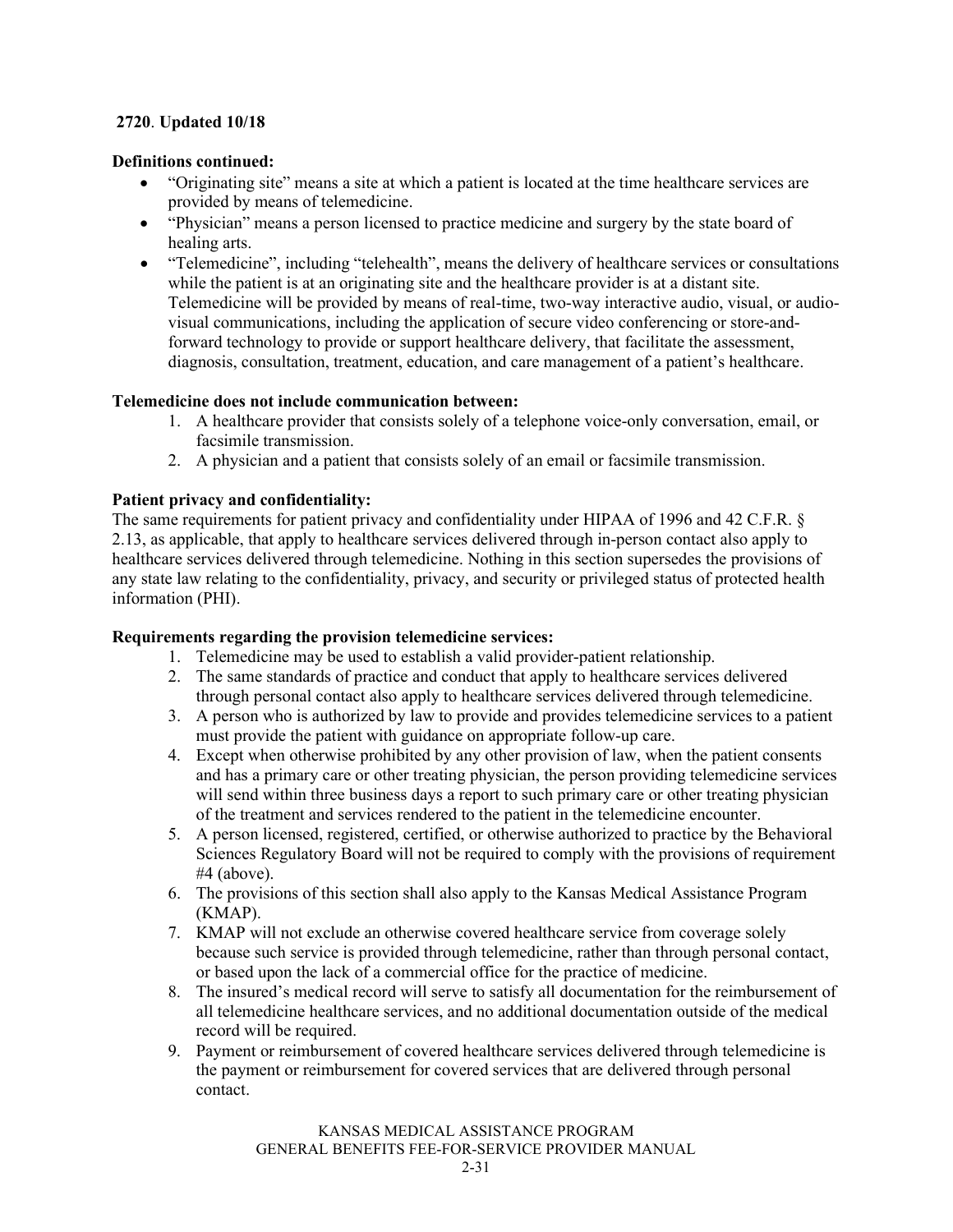#### **Requirements regarding the provision telemedicine services: continued:**

- 10. Services provided through telemedicine must be medically necessary and are subject to the terms and conditions of the individual's health benefits plan.
- 11. KMAP cannot require a covered individual to use telemedicine in lieu of receiving an inperson healthcare service or consultation from an in-network provider.
- 12. Nothing in the Kansas telemedicine act shall be construed to authorize the delivery of any abortion procedure via telemedicine.

*Note*: As documented in related telemedicine policies, telemedicine claims at the distant site must contain place of service 02 (Telehealth distant site). Providers at the originating site **are required** to submit claims using code Q3014 (Telehealth originating site facility fee).

Providers must ensure the codes are covered by KMAP. Providers may only furnish telemedicine services that are safe, medically necessary, and within the provider's specified scope of practice.

# **LIMITATIONS**

- The patient (member) must be present at the originating site.
- Email, telephone, and facsimile transmissions are not covered as telemedicine services.
- Documentation requirements are the same as face-to-face services, see **Section 2710**.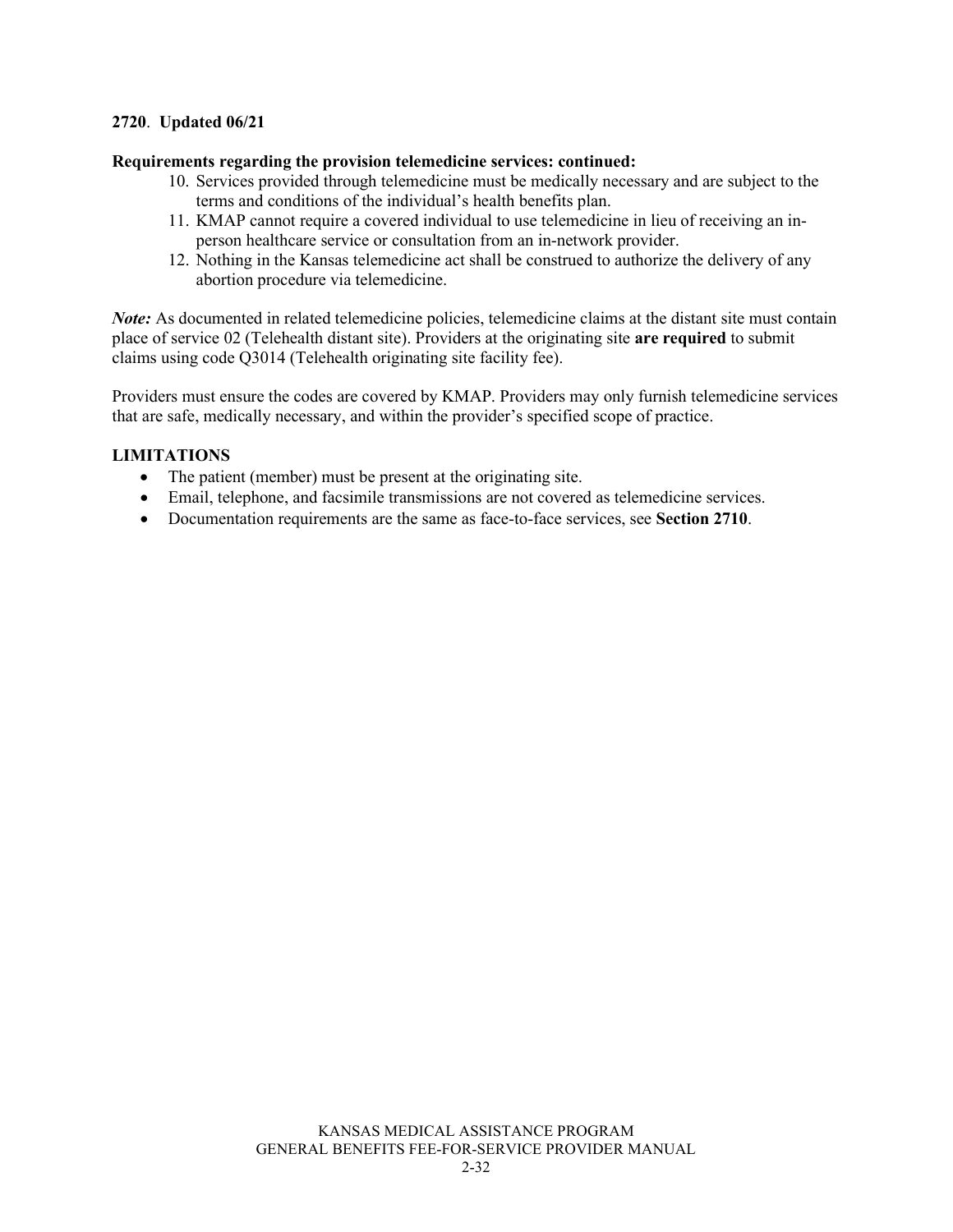# **2800**. **HOSPICE Updated 06/21**

Hospice provides an integrated program of appropriate hospital and home care for the terminally ill patient. It is a physician-directed, nurse-coordinated, interdisciplinary team approach to patient care which is available 24 hours a day, seven days a week. A hospice provides personal and supportive medical care for terminally ill individuals and supportive care to their families. Emphasis is on home care with inpatient beds serving as backup for the Home Care Program. Central to the hospice philosophy is self-determination by the patient in medical treatment and manner of death.

# **Hospice Limitation**

An individual can elect to receive hospice care during one or more of the following election periods:

- An initial 90-day period
- A subsequent 90-day period
- Unlimited subsequent 60-day periods with appropriate physician recertification for continued hospice care

# **Waiver of Rights to Medicaid Payment**

The member waives all rights to Medicaid/MediKan payments for the duration of the election of hospice care for any Medicaid/MediKan covered services that are either:

- Related to the treatment of the terminal condition for which hospice care was elected or a related condition
- Equivalent to hospice care **except** for services:
	- o Provided directly or under arrangement by the designated hospice
	- o Provided by another hospice under arrangement by the designated hospice
	- $\circ$  Provided by the member's attending physician if that physician is not an employee of the designated hospice or receiving compensation from the hospice for those services

# **Services Not Related to the Terminal Illness**

Services normally covered under KMAP require PA when the member is a hospice member, and the service does not relate to the terminal illness. Refer to **Section 4300** of the *General Special Requirements Fee-for-Service Provider Manual* for information on obtaining PA.

*Note*: Hospice providers will not be required to obtain PA for targeted case management (TCM) when a member elects hospice service. Members receiving hospice services may also be eligible to receive services through the HCBS program. However, HCBS may not duplicate services being rendered by the hospice provider.

To ensure services are not duplicated and the hospice member is receiving the quality of care that he or she is entitled to, KMAP may ask for written care plans from hospice and HCBS providers. Hospice is the coordinator of all care services that the hospice member receives. When a member is admitted to hospice services while receiving TCM services, providers do not need to obtain PA for TCM services. Care coordination provided through the hospice benefit and TCM are separate and distinct services and are not duplicative.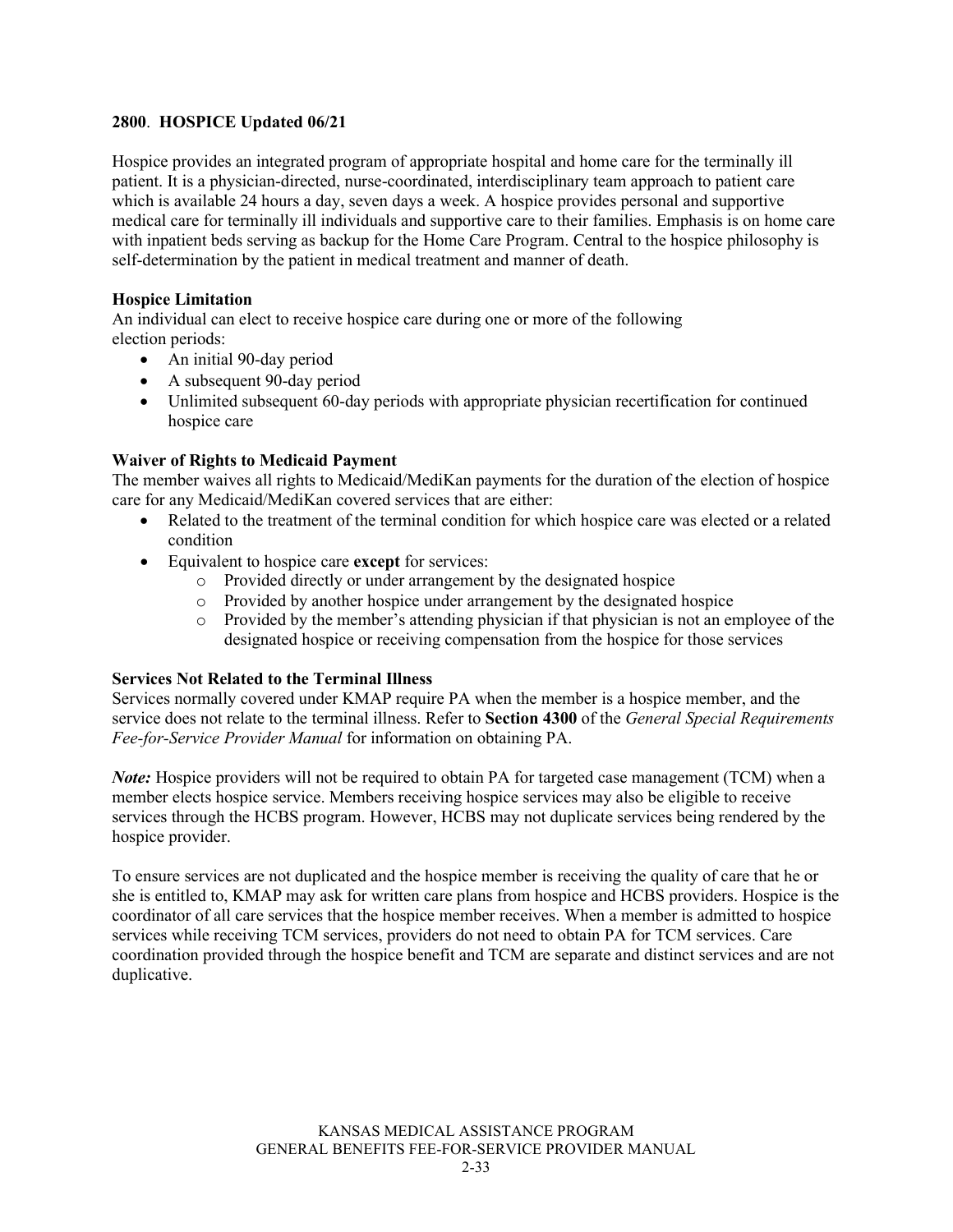# **Hospice Care for Children in Medicaid**

Members receiving services reimbursed by Medicaid and Children's Health Insurance Program (CHIP) can continue medically necessary curative services, even after the election of the hospice benefit by or on behalf of children receiving services. Section 2302 of the Affordable Care Act, entitled "Concurrent Care for Children," allows curative treatment upon the election of the hospice benefit by or on behalf of children enrolled in Medicaid or CHIP.

The Affordable Care Act does not change the criteria for receiving hospice services. However, prior to enactment of the new law, curative treatment of the terminal illness ended upon election of the hospice benefit. This new provision requires states to make hospice services available to children eligible for Medicaid and Medicaid-expansion CHIP programs without terminating any other service which the child is entitled to under Medicaid for treatment of the terminal condition.

# **Limitations**

Concurrent hospice care for children will be covered for the duration needed. An individual may elect to receive hospice care during one or more of the following election periods:

- An initial 90-day period
- A subsequent 90-day period
- Unlimited subsequent 60-day periods with appropriate physician recertification for continued hospice care

# **Medical Services and Concurrent Care for Children Receiving Hospice Services**

Children receiving hospice services can continue to receive other reasonable and necessary medical services, including curative treatment for the terminal hospice condition.

- PA is required.
- Hospice providers will be responsible for coordinating all services related to the hospice diagnosis and assisting nonhospice providers to obtain authorization for services not related to the hospice diagnosis in accordance with 42 Code of Federal Regulations 418.56.
- Hospice providers will be responsible for all durable medical equipment, supplies, and services related to the hospice diagnosis.
- Nonhospice providers must first communicate and coordinate with hospice providers regarding needed services or procedures prior to rendering concurrent care for children.
- Nonhospice providers must bill hospice first to receive a payment or denial for the service provided.
- If payment is denied by hospice, nonhospice providers must submit a paper claim, documentation of medical necessity and the hospice denial form to the PA department for review.
- If PA cannot be obtained prior to rendering services to children, providers may be allowed a backdated approval for services upon submission of a paper claim for the service with documentation attached to support medical necessity and hospice denial of the service.

Hospice patients (0 through 20 years of age) can receive the services identified below as long as the services are not duplicative of services provided by the hospice facility.

- Case management services when provided and billed by an APRN enrolled in KMAP
- Technology Assisted (TA) waiver program attendant care services

*Note:* Hospice providers will continue to be responsible for all durable medical equipment and supplies.